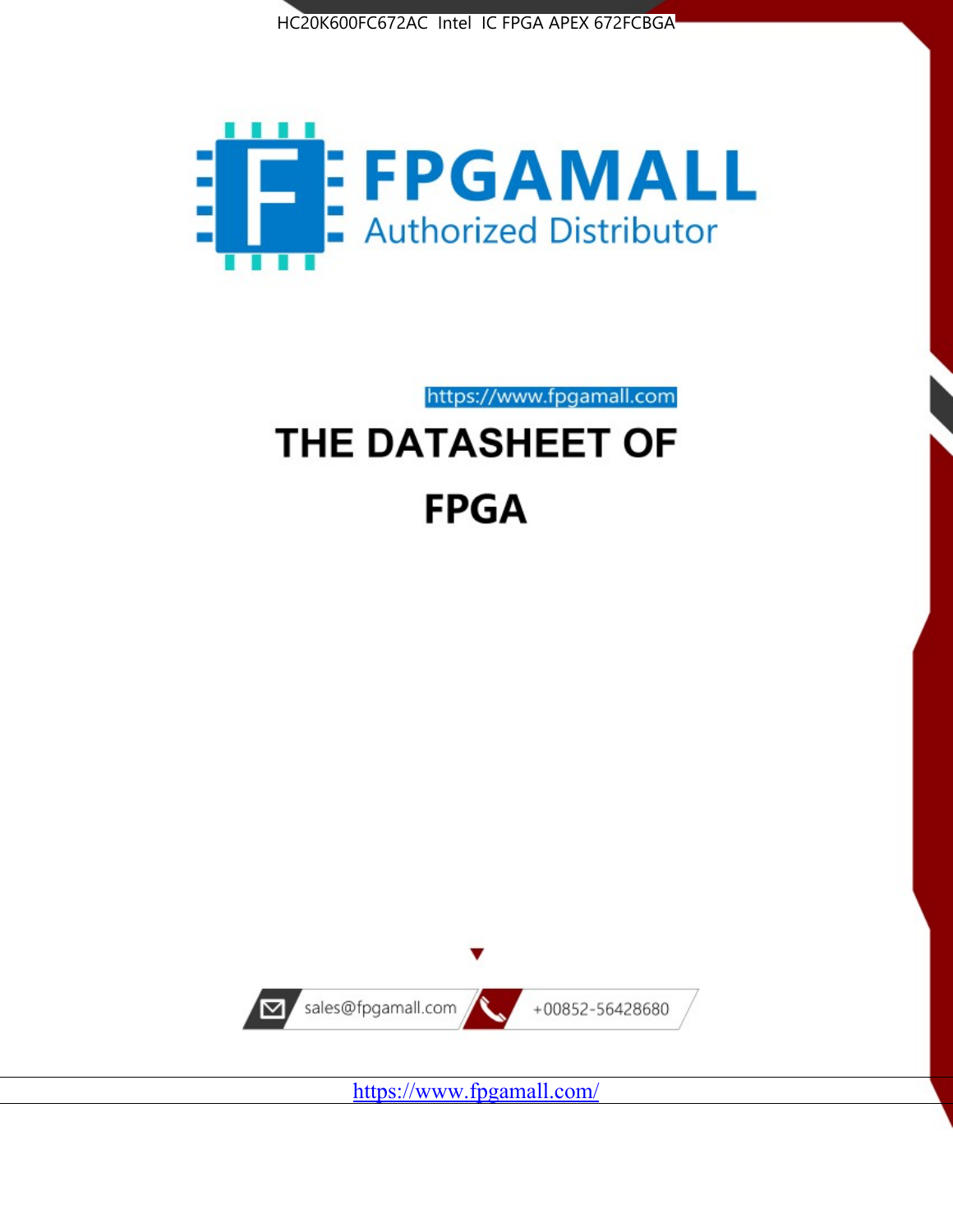

# **Section II. HardCopy APEX Device Family Data Sheet**

This section provides designers with the data sheet specifications for HardCopy<sup>®</sup> APEX<sup>™</sup> devices. These chapters contain feature definitions of the internal architecture, configuration and JTAG boundary-scan testing information, DC operating conditions, AC timing parameters, a reference to power consumption, and ordering information for HardCopy APEX devices.

This section contains the following:

- Chapter 7, Introduction to HardCopy APEX Devices
- Chapter 8, Description, Architecture, and Features
- Chapter 9, Boundary-Scan Support
- Chapter 10, Operating Conditions

**Revision History** Refer to each chapter for its own specific revision history. For information on when each chapter was updated, refer to the Chapter Revision Dates section, which appears in the complete handbook.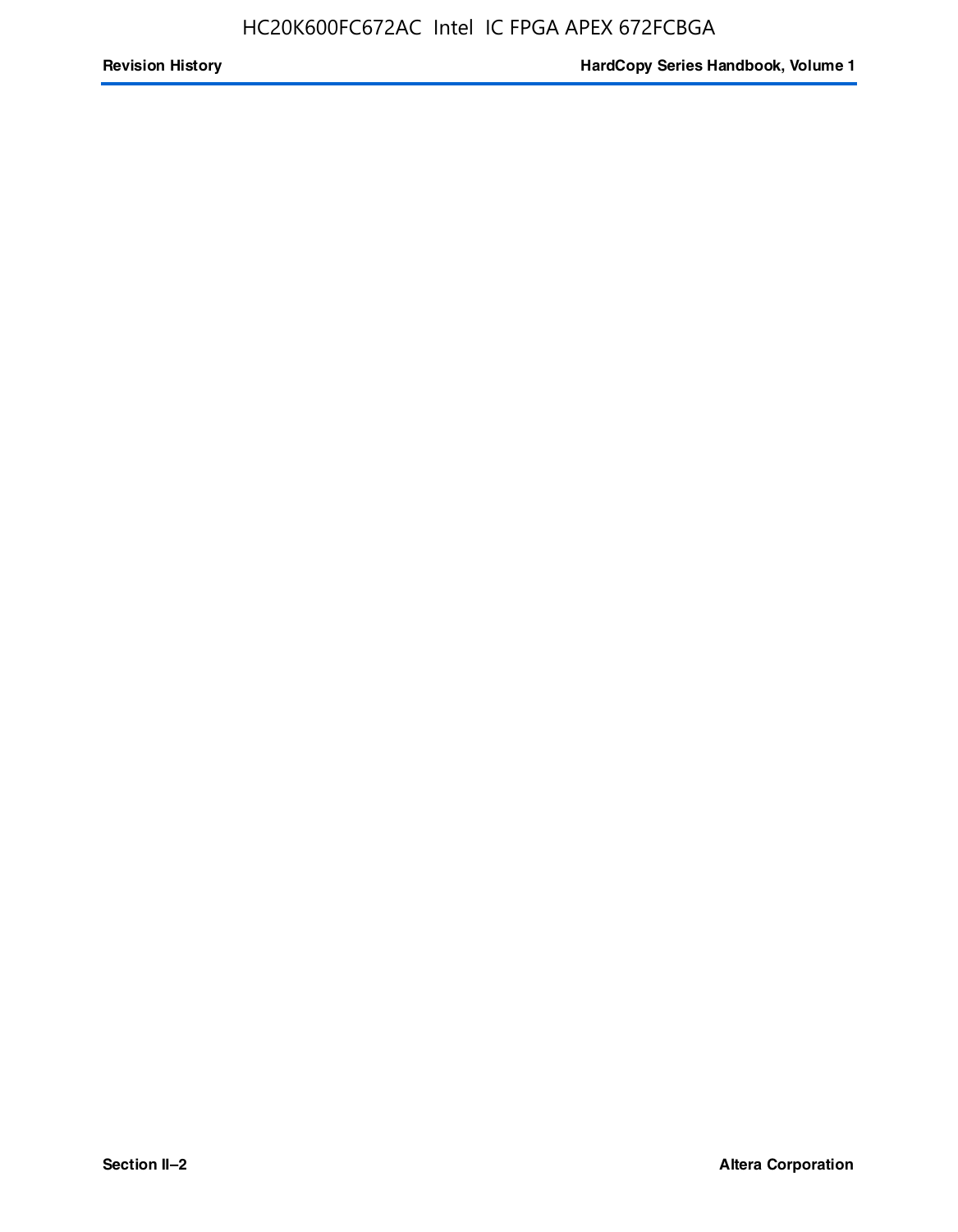

# **7. Introduction to HardCopy APEX Devices**

## **H51006-2.3**

| <b>Introduction</b> | HardCopy® APEX <sup>™</sup> devices enable high-density APEX 20KE device<br>technology to be used in high-volume applications where significant cost<br>reduction is desired. HardCopy APEX devices are physically and<br>functionally compatible with APEX 20KC and APEX 20KE devices. They<br>combine the time-to-market advantage, performance, and flexibility of<br>APEX 20KE devices with the ability to move to high-volume, low-cost<br>devices for production. The migration process from an APEX 20KE<br>device to a HardCopy APEX device is fully automated, with designer<br>involvement limited to providing a few Quartus® II software-generated<br>output files.                                                                                                                                    |
|---------------------|--------------------------------------------------------------------------------------------------------------------------------------------------------------------------------------------------------------------------------------------------------------------------------------------------------------------------------------------------------------------------------------------------------------------------------------------------------------------------------------------------------------------------------------------------------------------------------------------------------------------------------------------------------------------------------------------------------------------------------------------------------------------------------------------------------------------|
| Features            | HardCopy APEX devices are manufactured using an 0.18-um CMOS<br>six-layer-metal process technology:<br>Preserves functionality of a configured APEX 20KC or APEX 20KE<br>device<br>Pin-compatible with APEX 20KC or APEX 20KE devices<br>Meets or exceeds timing of configured APEX 20KE and APEX 20KC<br>devices<br>Optional emulation of original programmable logic device (PLD)<br>programming sequence<br>High-performance, low-power device<br>MultiCore architecture integrating embedded memory and look-up<br>table (LUT) logic used for register-intensive functions<br>Embedded system blocks (ESBs) used to implement memory<br>functions, including first-in first-out (FIFO) buffers, dual-port RAM,<br>and content-addressable memory (CAM)<br>Customization performed through metallization layers |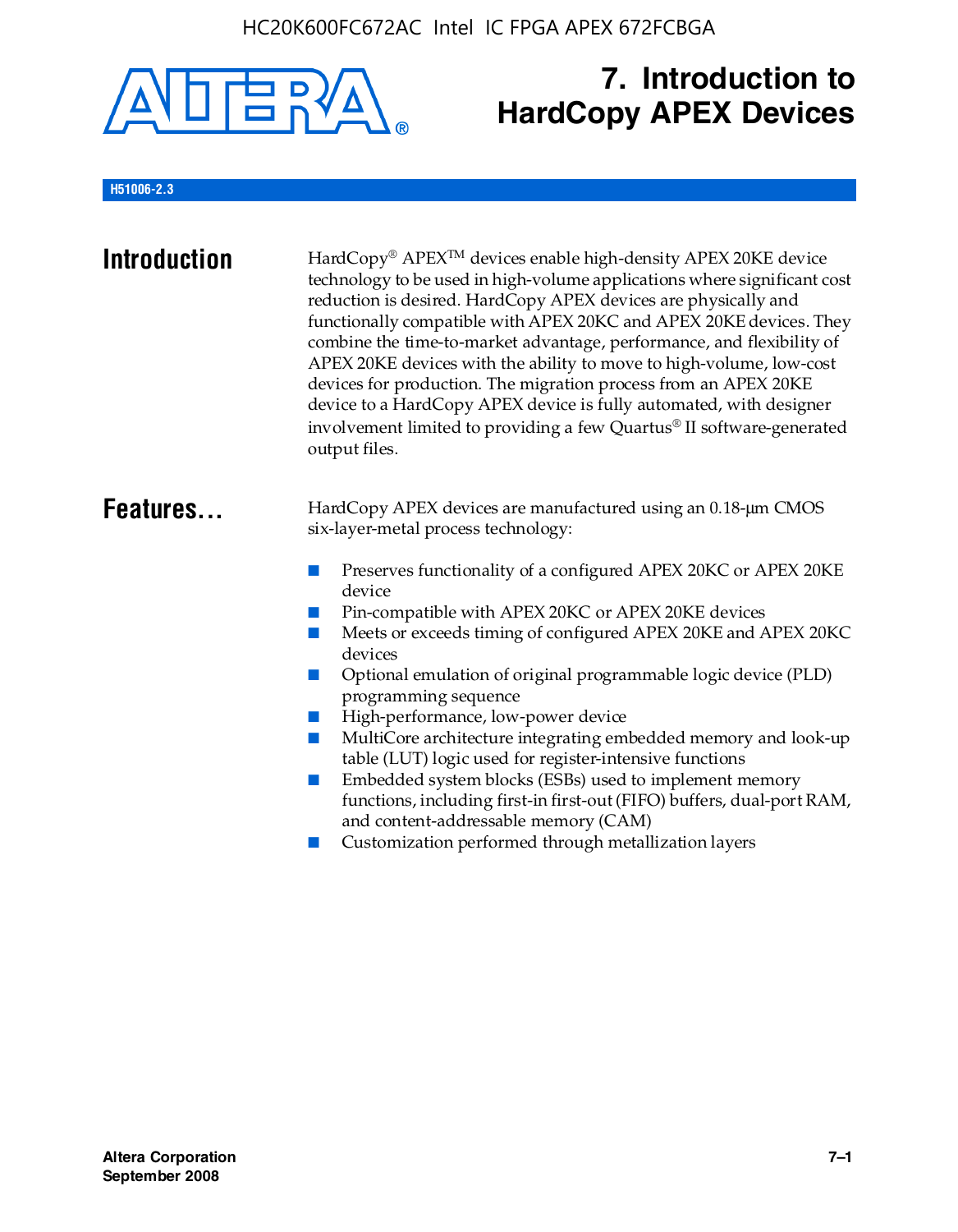High-density architecture:

- 400,000 to 1.5 million typical gates (Table 7–1)
- Up to 51,840 logic elements (LEs)
- Up to 442,368 RAM bits that can be used without reducing available logic

| Table 7-1. HardCopy APEX Device Features<br>Note (1)                                         |           |           |           |           |
|----------------------------------------------------------------------------------------------|-----------|-----------|-----------|-----------|
| <b>HC20K600</b><br><b>HC20K400</b><br><b>HC20K1000</b><br><b>HC20K1500</b><br><b>Feature</b> |           |           |           |           |
| Maximum system gates                                                                         | 1,052,000 | 1,537,000 | 1,772,000 | 2,392,000 |
| Typical gates                                                                                | 400.000   | 600,000   | 1.000.000 | 1,500,000 |
| <b>LEs</b>                                                                                   | 16.640    | 24.320    | 38.400    | 51,840    |
| <b>ESBs</b>                                                                                  | 104       | 152       | 160       | 216       |
| Maximum RAM bits                                                                             | 212.992   | 311,296   | 327,680   | 442,368   |
| Phase-locked loops (PLLs)                                                                    | 4         | 4         | 4         | 4         |
| Maximum macrocells                                                                           | 1.664     | 2,432     | 2,560     | 3,456     |
| Maximum user I/O pins                                                                        | 488       | 588       | 708       | 808       |

#### *Note to Table 7–1:*

(1) The embedded IEEE Std. 1149.1 Joint Test Action Group (JTAG) boundary-scan circuitry contributes up to 57,000 additional gates.

# **...and More Features**

### Low-power operation:

- 1.8-V supply voltage (Table  $7-2$ )
- MultiVolt I/O support for 1.8-, 2.5-, and 3.3-V interfaces
- ESBs offering power-saving mode

Flexible clock management circuitry with up to four phase-locked loops (PLLs):

- Built-in low-skew clock tree
- Up to eight global clock signals
- ClockLock feature reducing clock delay and skew
- ClockBoost feature providing clock multiplication and division
- ClockShift feature providing clock phase and delay shifting

Powerful I/O features:

■ Compliant with peripheral component interconnect Special Interest Group (PCI SIG) *PCI Local Bus Specification, Revision 2.2* for 3.3-V operation at 33 or 66 MHz and 32 or 64 bits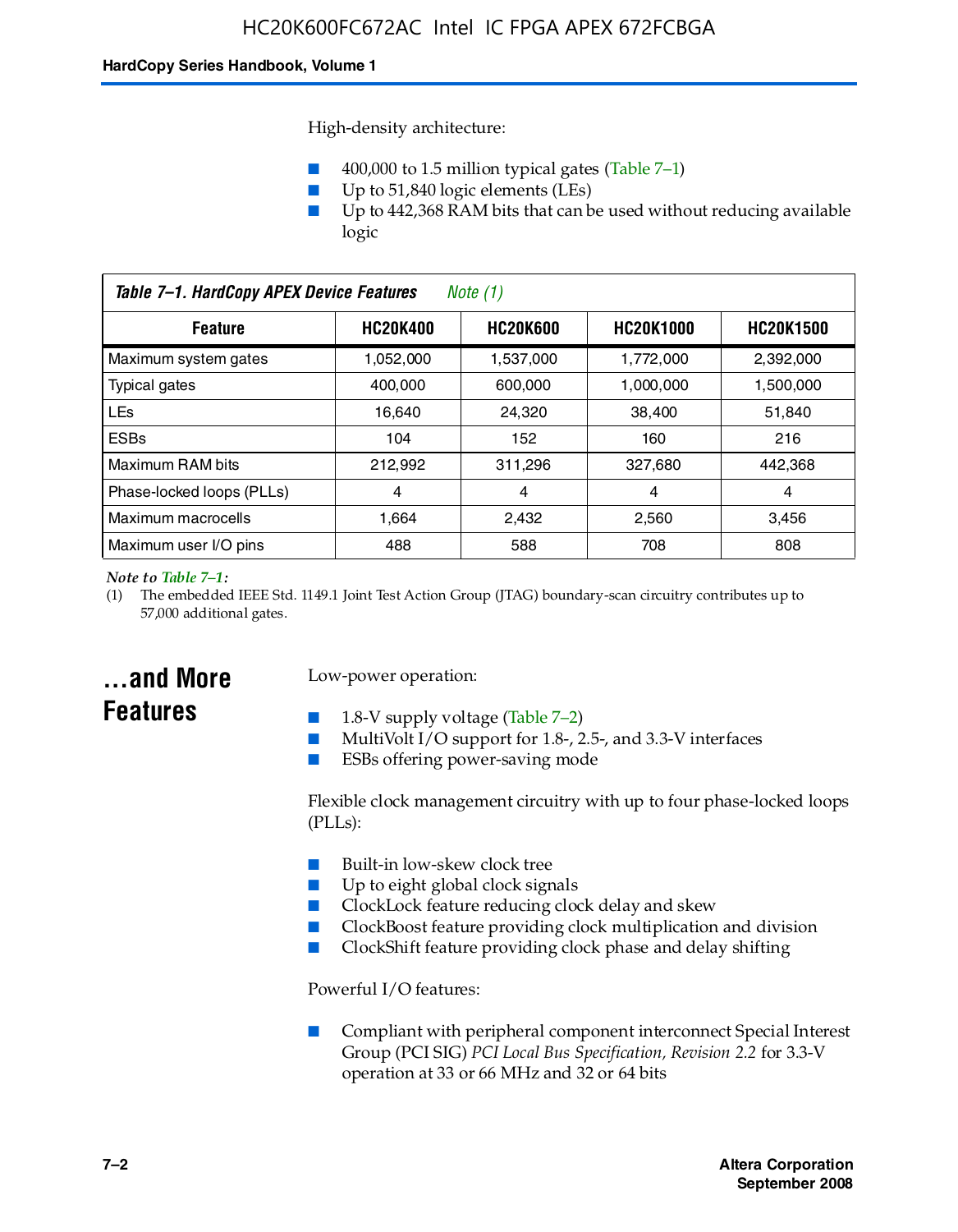- Support for high-speed external memories, including double-data rate (DDR), synchronous dynamic RAM (SDRAM), and zero-bus-turnaround (ZBT) static RAM (SRAM)
- 16 input and 16 output LVDS channels
- Fast  $t_{CO}$  and  $t_{SU}$  times for complex logic
- MultiVolt I/O support for 1.8-V, 2.5-V, and 3.3-V interfaces
- Individual tri-state output enable control for each pin
- Output slew-rate control to reduce switching noise
- Support for advanced I/O standards, including LVDS, LVPECL, PCI-X, AGP, CTT, SSTL-3 and SSTL-2, GTL+, and HSTL Class I
- Supports hot-socketing operation

| Table 7-2. HardCopy APEX Device Supply Voltages             |                                  |
|-------------------------------------------------------------|----------------------------------|
| <b>Voltage</b><br><b>Feature</b>                            |                                  |
| Internal supply voltage (V <sub>CCINT</sub> )               | 1.8 V                            |
| MultiVolt I/O interface voltage levels (V <sub>CCIO</sub> ) | 1.8 V, 2.5 V, 3.3 V, 5.0 V $(1)$ |

#### *Note to Table 7–2:*

(1) HardCopy APEX devices can be 5.0-V tolerant by using an external resistor.

HardCopy APEX device implementation features:

- Customized interconnect for each design
- HardCopy APEX devices preserve APEX 20K device MegaLAB structure, LEs, ESBs, I/O element (IOE), PLLs, and LVDS circuitry
- Up to four metal layers customizable for customer designs
- Completely automated proprietary design migration flow
	- Testability analysis and fix
	- Automatic test pattern generation (ATPG)
	- Automatic place and route
	- Static timing analysis
	- Static functional verification
	- Physical verification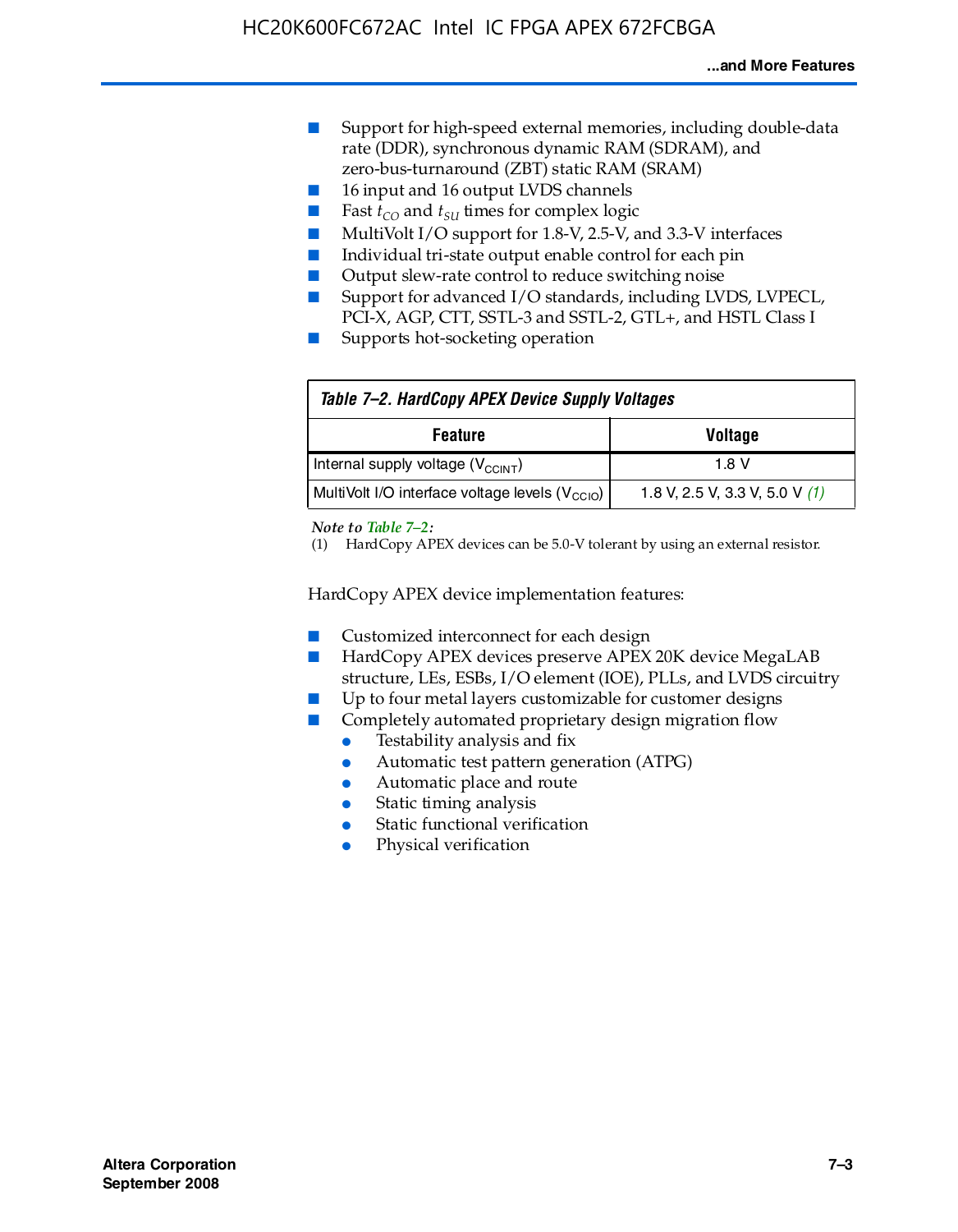Tables 7–3 through 7–6 show the HardCopy APEX device ball-grid array (BGA) and FineLine BGA package options, I/O counts, and sizes.

| Table 7–3. HardCopy APEX Device BGA Package Options and I/O Count<br>Note (1) |             |  |
|-------------------------------------------------------------------------------|-------------|--|
| <b>Device</b>                                                                 | 652-Pin BGA |  |
| HC20K400                                                                      | 488         |  |
| HC20K600                                                                      | 488         |  |
| HC20K1000                                                                     | 488         |  |
| HC20K1500                                                                     | 488         |  |

*Table 7–4. HardCopy APEX Device FineLine BGA Package Options and I/O Count Note (1)*

| <b>Device</b>   | 672-Pin | 1,020-Pin |
|-----------------|---------|-----------|
| HC20K400        | 488     |           |
| <b>HC20K600</b> | 508     | 588       |
| HC20K1000       | 508     | 708       |
| HC20K1500       |         | 808       |

*Note to Tables 7–3 and 7–4:*

(1) I/O counts include dedicated input and clock pins.

| Table 7–5. HardCopy APEX Device BGA Package Sizes |                    |  |
|---------------------------------------------------|--------------------|--|
| 652-Pin BGA<br><b>Feature</b>                     |                    |  |
| Pitch (mm)                                        | 1.27               |  |
| Area (mm <sup>2</sup> )                           | 2.025              |  |
| Length $\times$ width (mm $\times$ mm)            | $45.0 \times 45.0$ |  |

| Table 7–6. HardCopy APEX Device FineLine BGA Package Sizes |                |                |  |
|------------------------------------------------------------|----------------|----------------|--|
| 672-Pin<br>1,020-Pin<br><b>Feature</b>                     |                |                |  |
| Pitch (mm)                                                 | 1.00           | 1.00           |  |
| Area ( $mm2$ )                                             | 729            | 1,089          |  |
| Length $\times$ width (mm $\times$ mm)                     | $27 \times 27$ | $33 \times 33$ |  |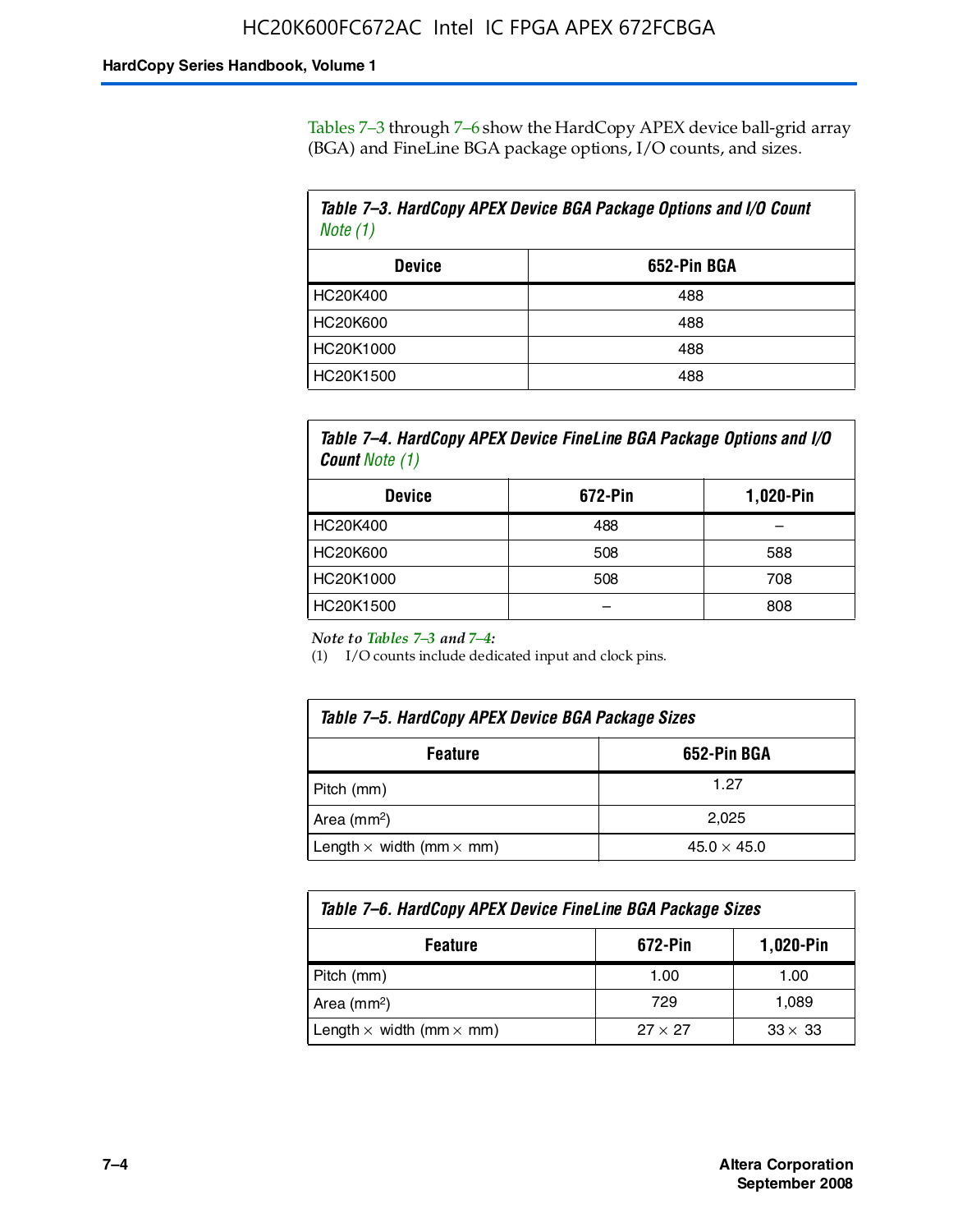# **Document Revision History**

Table 7–7 shows the revision history for this chapter.

| Table 7-7. Document Revision History |                                                                                                         |                           |
|--------------------------------------|---------------------------------------------------------------------------------------------------------|---------------------------|
| <b>Date and Document</b><br>Version  | <b>Changes Made</b>                                                                                     | <b>Summary of Changes</b> |
| September 2008,<br>V <sub>2.3</sub>  | Updated chapter number and metadata.                                                                    |                           |
| June 2007, v2.2                      | Minor text edits.                                                                                       |                           |
| December 2006<br>v2.1                | Updated revision history.                                                                               |                           |
| <b>March 2006</b>                    | Formerly chapter 9; no content change.                                                                  |                           |
| January 2005<br>v2.0                 | Update device names and other minor textual changes                                                     |                           |
| June 2003<br>v1.0                    | Initial release of Chapter 9, Introduction to HardCopy APEX<br>Devices, in the HardCopy Device Handbook |                           |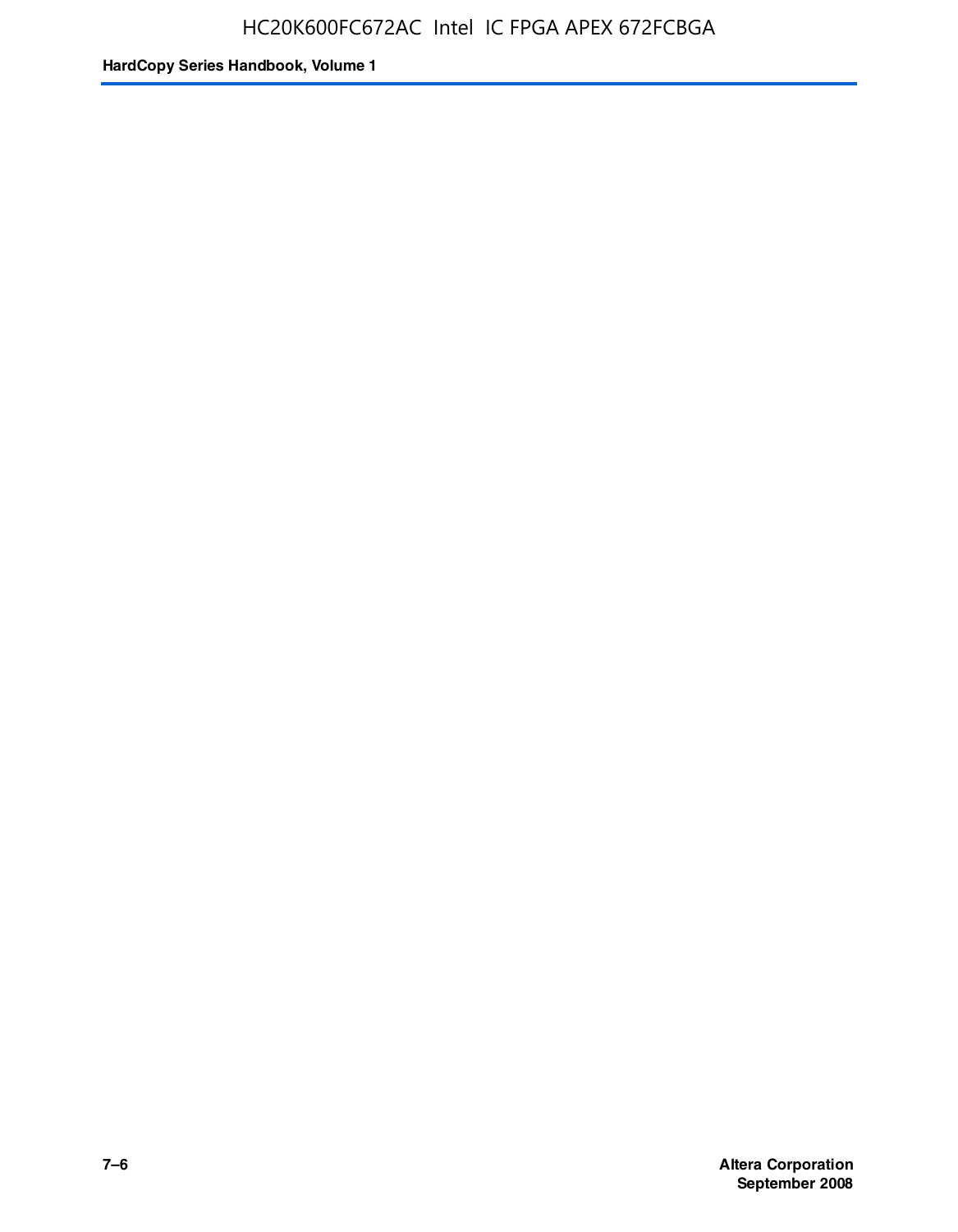

# **8. Description, Architecture, and Features**

### **H51007-2.3**

**Introduction** HardCopy<sup>®</sup> APEX<sup>TM</sup> devices extend the flexibility of high-density FPGAs to a cost-effective, high-volume production solution. The migration process from an Altera® FPGA to a HardCopy APEX device offers seamless migration of a high-density system-on-a-programmable-chip (SOPC) design to a low-cost alternative device with minimal risk. Using HardCopy APEX devices, Altera's SOPC solutions can be leveraged from prototype to production, while reducing costs and speeding time-to-market.

> A significant benefit of HardCopy devices is that customers do not need to be involved in the device migration process. Unlike application-specific integrated circuit (ASIC) development, the HardCopy design flow does not require generation of test benches, test vectors, or timing and functional simulation. The HardCopy migration process only requires the Quartus® II software-generated output files from a fully functional APEX 20KE or APEX 20KC device. Altera performs the migration and delivers functional prototypes in as few as seven weeks.

A risk-free alternative to ASICs, HardCopy APEX devices are customizable, full-featured devices created by Altera's proprietary design migration methodology. They are based on Altera's industry-leading high-density device architecture and use an area-efficient sea-of-logic-elements (SOLE) core.

HardCopy APEX devices retain all the same features as the APEX 20KE and APEX 20KC devices, which combine the strength of LUT-based and product-term-based devices in conjunction with the same embedded memory structures. All routing resources that were programmable in the APEX 20K device family are replaced by custom interconnect, resulting in a considerable die size reduction and subsequent cost saving.

The SRAM configuration cells of the original FPGA are replaced in HardCopy APEX devices by metal elements, which define the function of each logic element (LE), embedded memory, and I/O cell in the device. These resources are connected to each other using the same metallization layers. Once a HardCopy APEX device has been manufactured, the functionality of the device is fixed and no programming is possible. Altera performs the migration of the original FPGA design to an equivalent HardCopy APEX device using a proprietary design migration flow.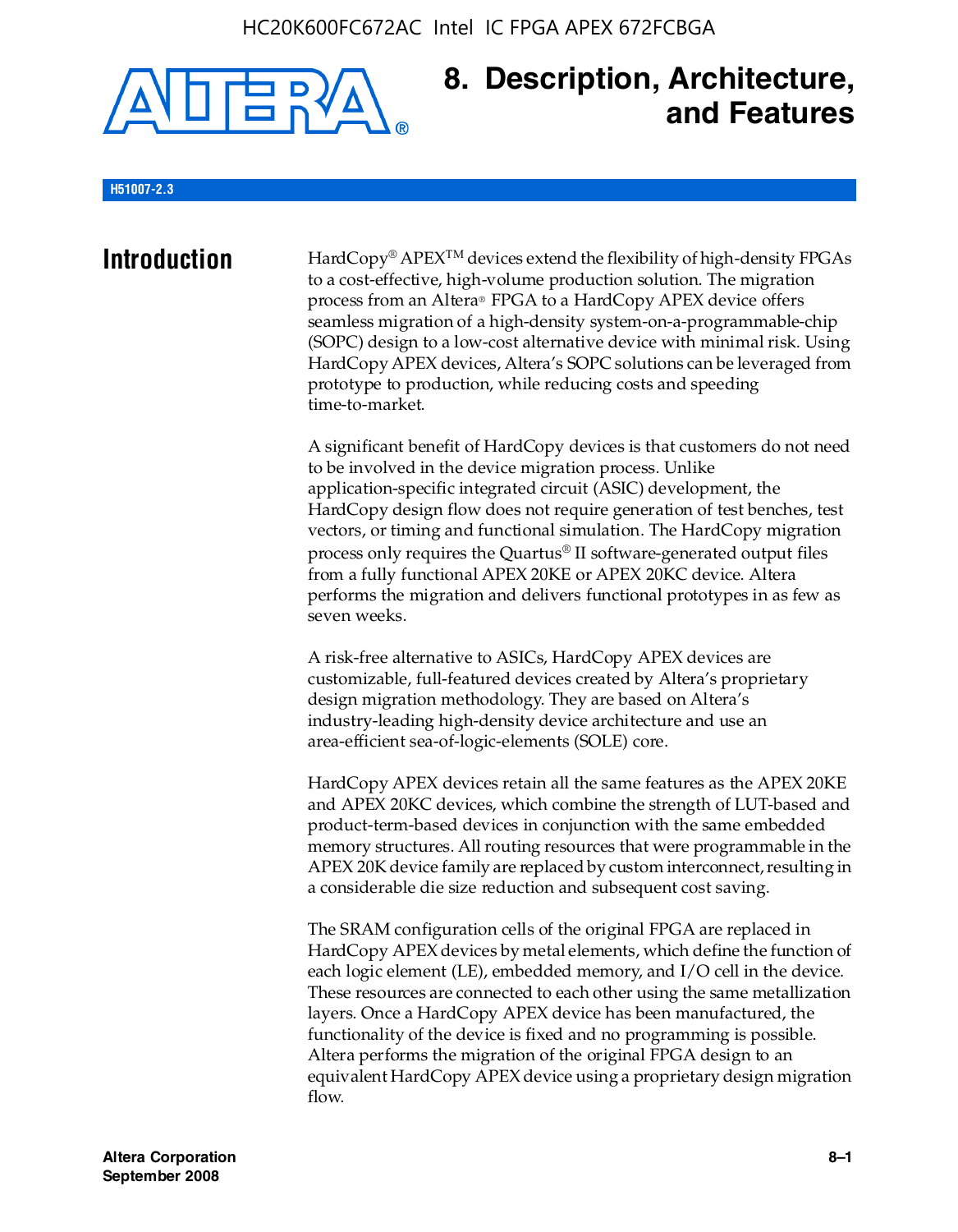The migration of a FPGA to a HardCopy APEX device begins with a user design that has been implemented in an APEX 20KE or APEX 20KC device. Table 8–1 shows the device equivalence for HardCopy and APEX 20KE or APEX 20KC devices.

| Table 8-1. HardCopy and APEX 20KE or APEX 20C Device Equivalence |                         |                         |  |
|------------------------------------------------------------------|-------------------------|-------------------------|--|
| <b>HardCopy APEX Device</b>                                      | <b>APEX 20KE Device</b> | <b>APEX 20KC Device</b> |  |
| HC20K1500                                                        | EP20K1500E              | EP20K1500C              |  |
| HC20K1000                                                        | EP20K1000E              | EP20K1000C              |  |
| <b>HC20K600</b>                                                  | EP20K600E               | EP20K600C               |  |
| HC20K400                                                         | EP20K400E               | EP20K400C               |  |

 $\mathbb{I}$  To ensure HardCopy device performance and functionality, the APEX 20K design must be completely debugged before committing the design to HardCopy device migration.

HardCopy APEX device implementation begins with extracting the Quartus II software-generated SRAM Object File (**.sof**) and converting its connectivity information into a structural Verilog HDL netlist. This netlist is then placed and routed in a similar fashion to a gate array. There are no dedicated routing channels. The router can exploit all available metal layers (up to four) and route over LE cells and other functional blocks. Altera's proprietary architecture and design methodology will guarantee virtually 100% routing of any APEX 20KE or APEX 20KC design compiled and fitted successfully using the Quartus II software. Place and route is timing-driven and will comply with the timing constraints of the original FPGA design as specified in the Quartus II software. Figure 8–1 shows a diagram of the HardCopy APEX device architecture.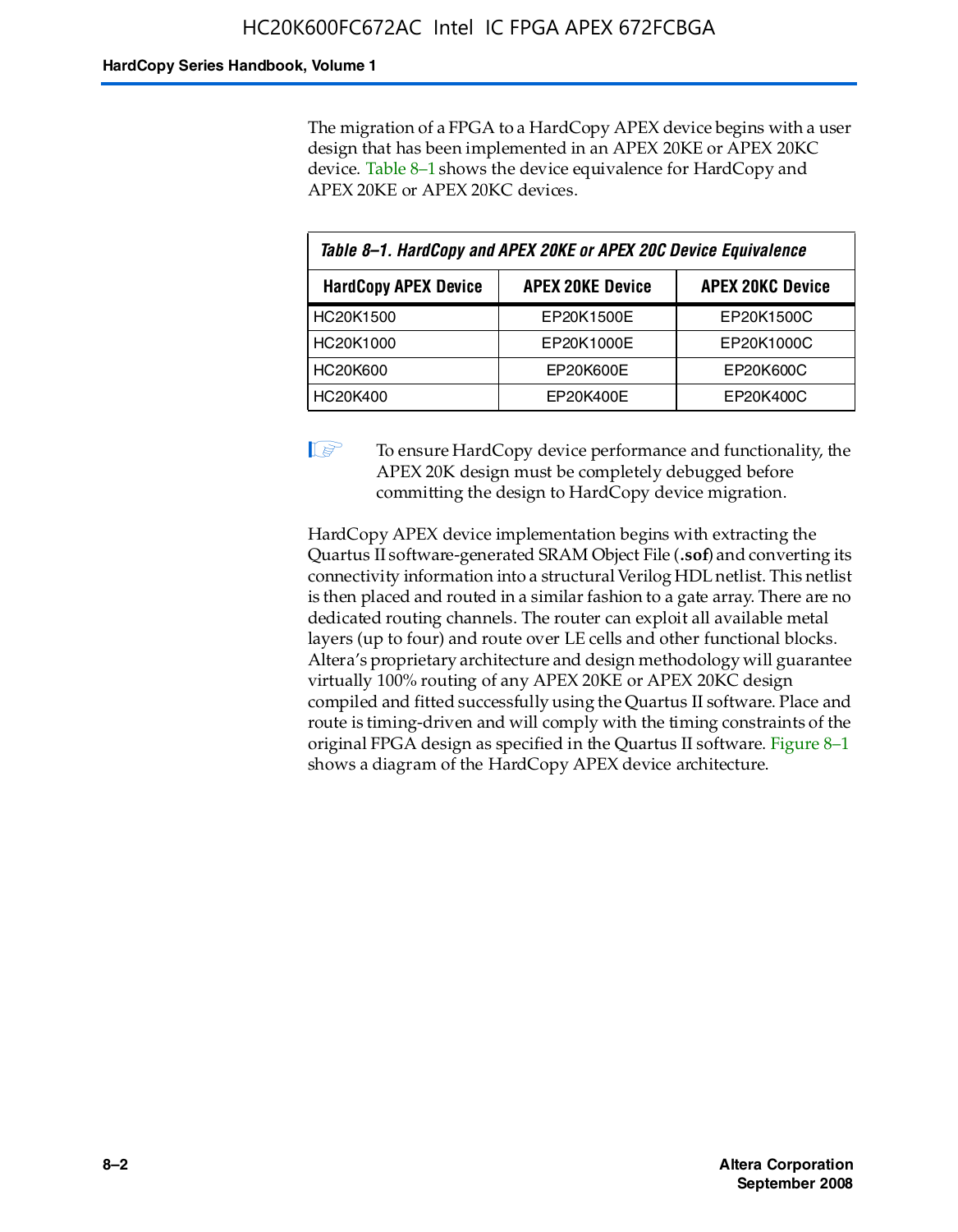



The strip of auxiliary gates (SOAG) is an Altera proprietary feature designed into the HardCopy APEX device and is used during the HardCopy device implementation process. The SOAG structures can be configured into several different types of functions through the use of metallization. For example, high fanout signals require adequate buffering, so buffers are built out of SOAG cells for this purpose.

HardCopy APEX devices include the same advanced features as the APEX 20KE and APEX 20KC devices, such as enhanced I/O standard support, content-addressable memory (CAM), additional global clocks, and enhanced ClockLock circuitry. Table 8–2 lists the features included in HardCopy APEX devices.

| Table 8–2. HardCopy APEX Device Features (Part 1 of 2) |                                                                                                                                     |  |  |
|--------------------------------------------------------|-------------------------------------------------------------------------------------------------------------------------------------|--|--|
| <b>Feature</b>                                         | <b>HardCopy Devices</b>                                                                                                             |  |  |
| MultiCore system integration                           | Full support                                                                                                                        |  |  |
| Hot-socketing support                                  | Full support                                                                                                                        |  |  |
| 32-/64-bit, 33-MHz PCI                                 | Full compliance                                                                                                                     |  |  |
| 32-/64-bit, 66-MHz PCI                                 | Full compliance                                                                                                                     |  |  |
| MultiVolt I/O operation                                | 1.8-V, 2.5-V, or 3.3-V V <sub>CCIO</sub><br>V <sub>CCIO</sub> selected bank by bank<br>5.0-V tolerant with use of external resistor |  |  |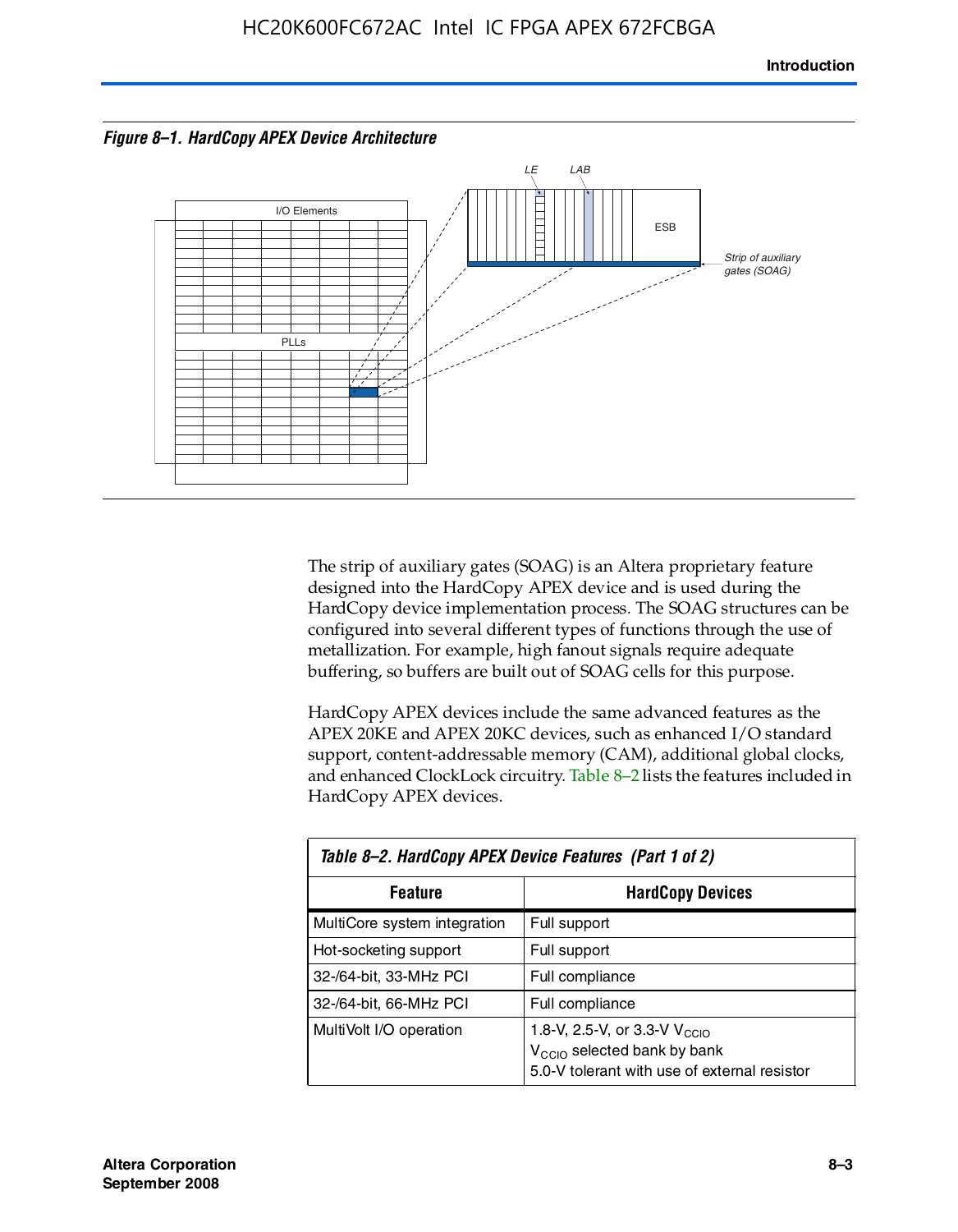| Table 8–2. HardCopy APEX Device Features (Part 2 of 2) |                                                                                                                                                                                                                                                                                |  |
|--------------------------------------------------------|--------------------------------------------------------------------------------------------------------------------------------------------------------------------------------------------------------------------------------------------------------------------------------|--|
| <b>Feature</b>                                         | <b>HardCopy Devices</b>                                                                                                                                                                                                                                                        |  |
| ClockLock support                                      | Clock delay reduction<br>$m/(n \times v)$ clock multiplication<br>Drive ClockLock output off-chip<br>External clock feedback<br>ClockShift circuitry<br>LVDS support<br>Up to four PLLs<br>ClockShift, clock phase adjustment                                                  |  |
| Dedicated clock and input pins                         | Eight                                                                                                                                                                                                                                                                          |  |
| I/O standard support                                   | 1.8-V, 2.5-V, 3.3-V, 5.0-V I/O<br>3.3-V PCI and PCI-X<br>3.3-V AGP<br><b>CTT</b><br>$GTI +$<br><b>LVCMOS</b><br><b>IVTTI</b><br>True-LVDS and LVPECL data pins<br>LVDS and LVPECL clock pins<br><b>HSTL class I</b><br>PCI-X<br>SSTL-2 class I and II<br>SSTL-3 class I and II |  |
| Memory support                                         | CAM<br>Dual-port RAM<br><b>FIFO</b><br><b>RAM</b><br><b>ROM</b>                                                                                                                                                                                                                |  |

All HardCopy APEX devices are tested using automatic test pattern generation (ATPG) vectors prior to shipment. For fully synchronous designs near 100%, fault coverage can be achieved through the built-in full-scan architecture. ATPG vectors allow the designer to focus on simulation and design verification.

Because the configuration of HardCopy APEX devices is built-in during manufacture, they cannot be configured in-system. However, if the APEX 20KE or APEC 20KC device configuration sequence must be emulated, the HardCopy APEX device has this capability.

**f all of the device features of APEX 20KE and APEX 20KC devices are** available in HardCopy APEX devices. For a detailed description of these device features, refer to the *APEX 20K Programmable Logic Device Family Data Sheet* and the *APEX 20KC Programmable Logic Device Family Data Sheet*.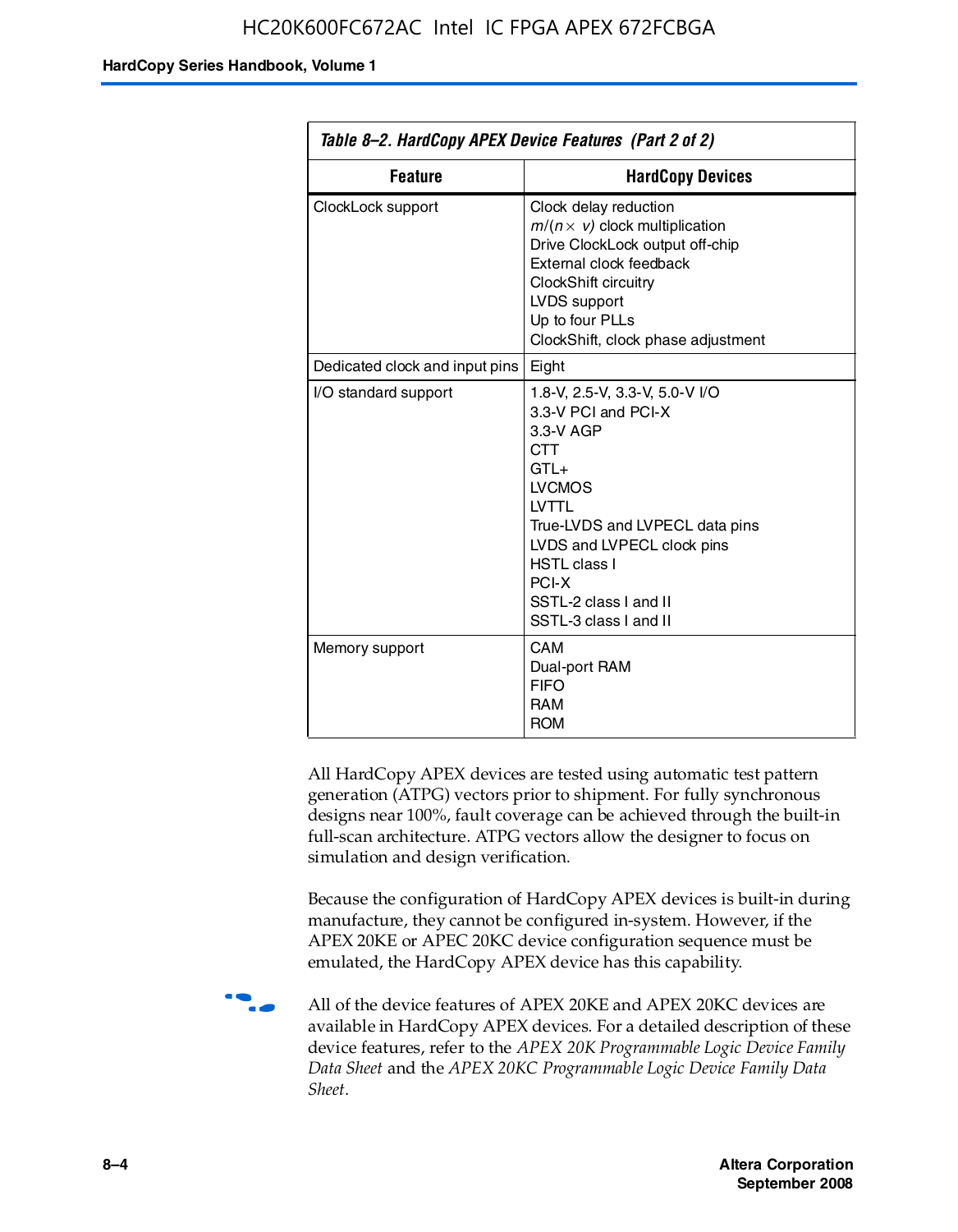### **Differences Between HardCopy APEX and APEX 20K FPGAs**

| <b>Differences</b>   |
|----------------------|
| <b>Between</b>       |
| <b>HardCopy APEX</b> |
| and APEX 20K         |
| <b>FPGAs</b>         |

Several differences must be considered before a design is ready for implementation in HardCopy technology:

HardCopy APEX devices are only customizable at the time they are manufactured. Make sure that the original APEX 20KE or APEX 20KC device has undergone thorough testing in the end-system before deciding to proceed with migration to a HardCopy APEX device, because no changes can be made to the HardCopy APEX device after it has been manufactured.

ESBs that are configured as RAM or CAM will power-up un-initialized in the HardCopy APEX device. In the FPGA it is possible to configure, or "pre-load," the ESB memory as part of the configuration sequence, then overwrite it when the device is in normal functional mode. This pre-loaded memory feature of the FPGA is not available in HardCopy devices. If a design contains RAM or CAM with assumed data values at power-up, then the HardCopy APEX device will not operate as expected. If a design uses this feature, it should be re-compiled without the memory pre-load. ESBs configured as ROM are fully supported.

The JTAG boundary scan order in the HardCopy APEX device is different compared to the APEX 20K device. A HardCopy BSDL file that describes the re-ordered boundary scan chain should be used.

**1 The BSDL files for HardCopy APEX devices are different** from the corresponding APEX 20KE or APEX 20KC devices. Download the correct HardCopy BSDL file from Altera's website at **[www.altera.com](http://www.altera.com)**.

The advanced 0.18-μm aluminum metal process is used to support both APEX 20KE and APEX 20KC devices. The performance improvement achieved by the die size reduction and metal interconnect optimization more than offsets the need for copper in this case. Altera guarantees that a target HardCopy APEX device will provide the same or better performance as in the corresponding APEX 20KE or APEX 20KC device.

**Power-up Mode and Configuration Emulation**

Unlike their FPGA counterparts, HardCopy APEX devices do not need to be configured. However, to facilitate seamless migration, configuration can be emulated in these devices. There are three modes in which a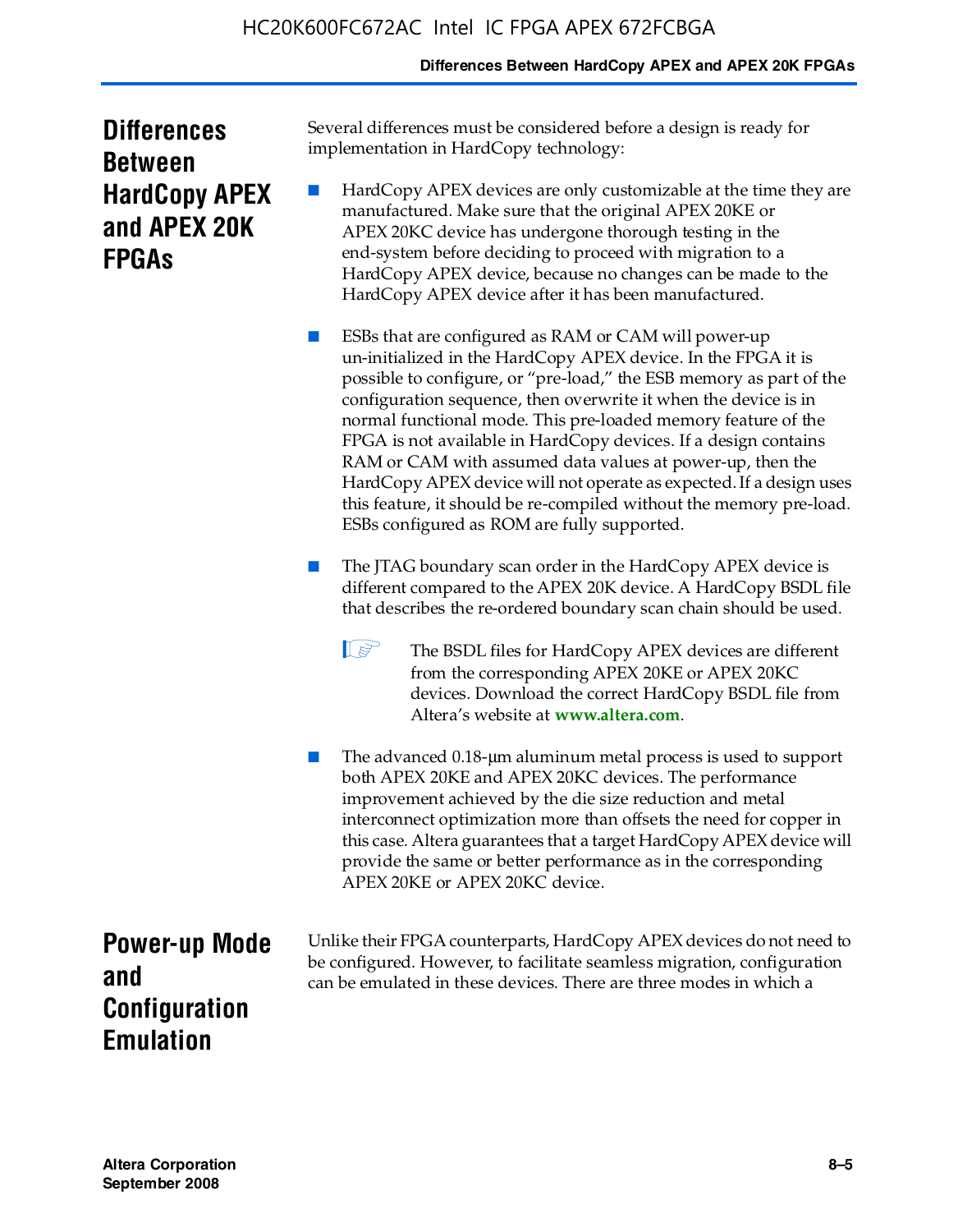HardCopy APEX device can be prepared for operation after power up: instant on, instant on after 50 ms, and configuration emulation. Each mode is described below.

■ In instant on mode, the HardCopy APEX device is available for use shortly after the device receives power. The on-chip power-on-reset (POR) circuit will set or reset all registers. The CONF\_DONE output will be tri-stated once the power-on reset has elapsed. No configuration device or configuration input signals are necessary.

In instant on after 50 ms mode, the HardCopy APEX device performs in a similar fashion to the Instant On mode, except that there is an additional delay of 50 ms (nominal), during which time the device is held in reset stage. The CONF DONE output is pulled low during this time and then tri-stated after the 50 ms have elapsed. No configuration devices or configuration input signals are necessary for this option.

In configuration emulation mode, the HardCopy APEX device undergoes an emulation of a full configuration sequence as if configured by an external processor or an EPC device. In this mode, the CONF\_DONE signal is tri-stated after the correct number of clock cycles. This mode may be useful where there is some dependency on the configuration sequence (for example, multi-device configuration or processor initialization). In this mode, the device expects to see all configuration control and data input signals.

### **Speed Grades** Because HardCopy APEX devices are customized, no speed grading is performed. All HardCopy APEX devices will meet the timing requirements of the original FPGA of the fastest speed grade. Generally, HardCopy APEX devices will have a higher  $f_{MAX}$  than the corresponding FPGA, but the speed increase will vary on a design-by-design basis.

# **Quartus II-Generated Output Files**

The HardCopy migration process requires several Quartus II software-generated files. These key output files are listed and explained below.

- The SRAM Object File (**.sof**) contains all of the necessary information needed to configure a FPGA
- The Compiler Report File (.csf.rpt) is parsed to extract useful information about the design
- The Verilog atom-based netlist file (**.vo**) is used to check the HardCopy netlist
- The pin out information file (**.pin**) contains user signal names and I/O configuration information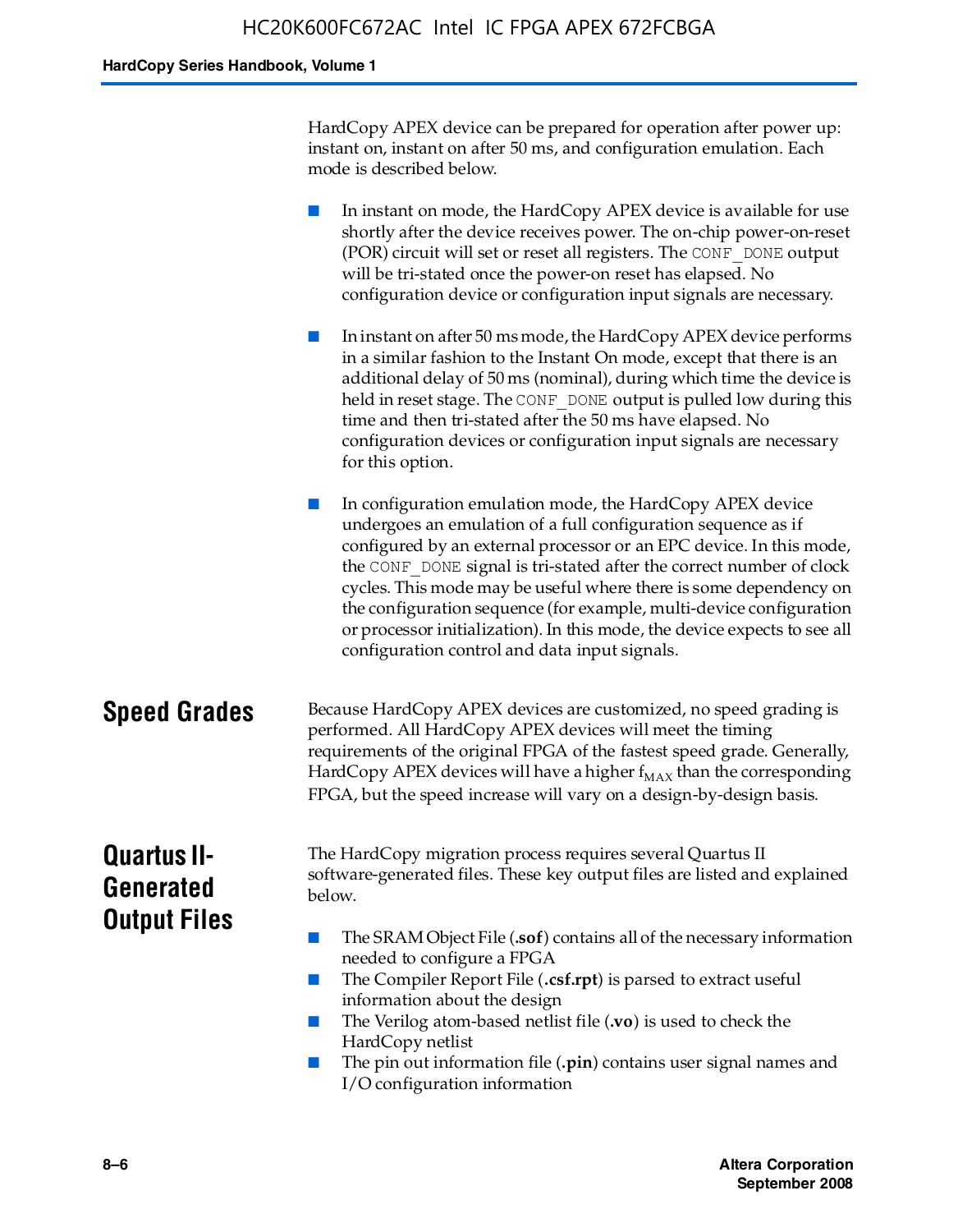- The Delay Information File (.sdo) is used to check the original FPGA timing
- A completed HardCopy timing requirements file describes all necessary timing information on the design. A template of this text file is available for download from the Altera website at **www.altera.com**.

The migration process consists of several steps. First, a netlist is constructed from the SOF. Then, the netlist is checked to ensure that the built-in scan test structures will operate correctly. The netlist is then fed into a place-and-route engine, and the design interconnect is generated. Static timing analysis ensures that all timing constraints are met, and static functional verification techniques are employed to ensure correct device migration. After successfully completing these stages, physical verification of the device takes place, and the metal mask layers are taped out to fabricate HardCopy APEX devices.

## **Document Revision History** Table 8–3 shows the revision history for this chapter.

| Table 8–3. Document Revision History |                                                                                                           |                           |  |  |  |
|--------------------------------------|-----------------------------------------------------------------------------------------------------------|---------------------------|--|--|--|
| <b>Date and Document</b><br>Version  | <b>Changes Made</b>                                                                                       | <b>Summary of Changes</b> |  |  |  |
| September 2008,<br>V <sub>2.3</sub>  | Updated chapter number and metadata.                                                                      |                           |  |  |  |
| June 2007, v2.2                      | Minor text edits.                                                                                         |                           |  |  |  |
| December 2006<br>v2.1                | Updated revision history.                                                                                 |                           |  |  |  |
| March 2006                           | Formerly chapter 10; no content change.                                                                   |                           |  |  |  |
| January 2005<br>v2.0                 | Update device names and other minor textual changes                                                       |                           |  |  |  |
| <b>June 2003</b><br>v1.0             | Initial release of Chapter 10, Description, Architecture and<br>Features, in the HardCopy Device Handbook |                           |  |  |  |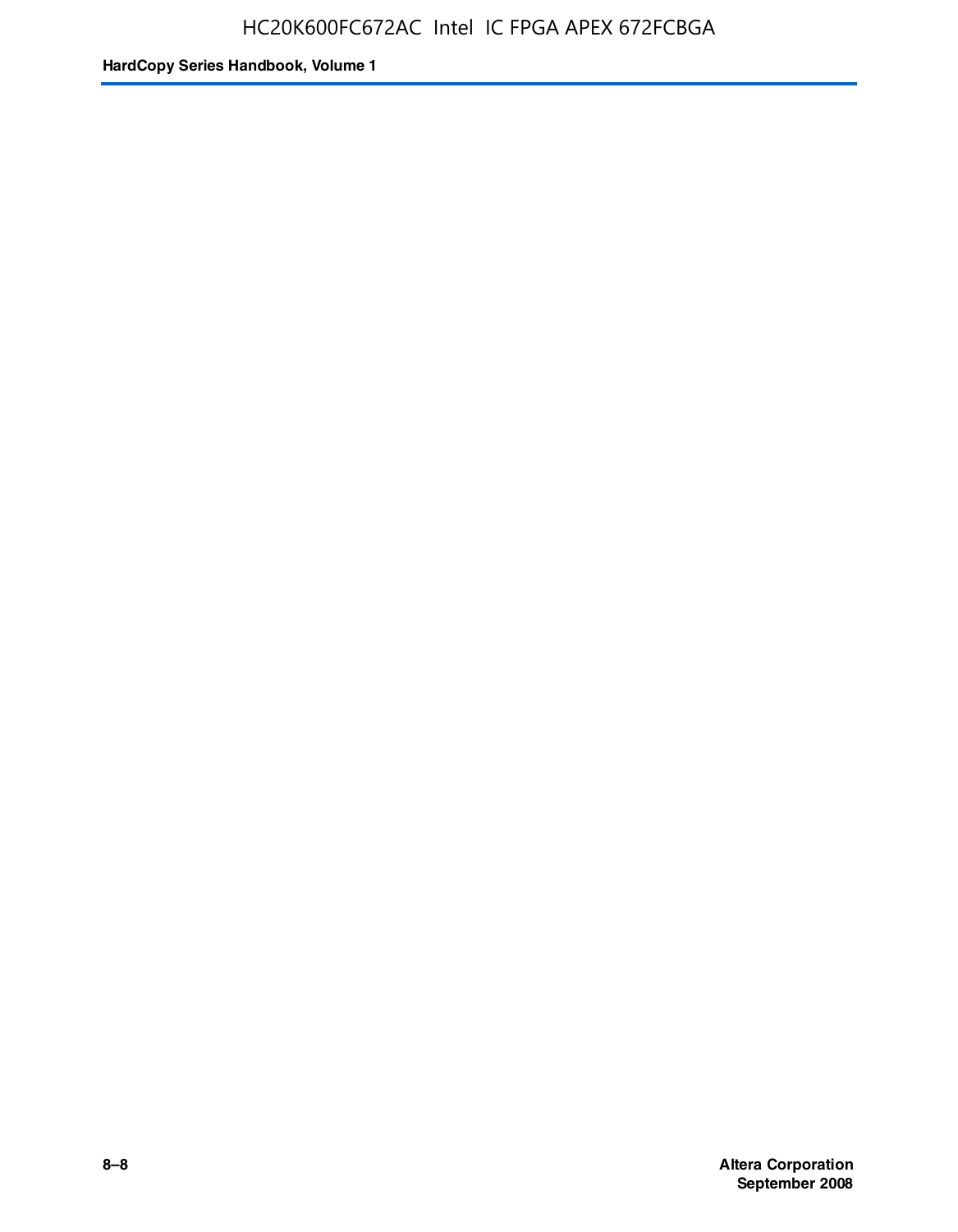

# **9. Boundary-Scan Support**

### **H51009-2.3**

# **IEEE Std. 1149.1 (JTAG) Boundary-Scan Support**

All HardCopy devices provide JTAG boundary-scan test (BST) circuitry that complies with the IEEE Std. 1149.1-1990 specification. HardCopy® APEX™ devices support the JTAG instructions shown in Table 9–1.

**1 The BSDL files for HardCopy devices are different from the** corresponding APEX 20KE or APEX 20KC parts. Download the [correct HardCopy BSDL file from Altera's website at](http://www.altera.com)  www.altera.com.

| Table 9-1. HardCopy APEX JTAG Instructions |                                                                                                                                                                                                                                                                                |  |  |  |
|--------------------------------------------|--------------------------------------------------------------------------------------------------------------------------------------------------------------------------------------------------------------------------------------------------------------------------------|--|--|--|
| <b>JTAG Instruction</b>                    | <b>Description</b>                                                                                                                                                                                                                                                             |  |  |  |
| SAMPLE/PRELOAD                             | SAMPLE/PRELOAD allows a snapshot of signals at the device pins to be<br>captured and examined during normal device operation and permits an initial<br>data pattern to be output at the device pins. It is also used by the SignalTap <sup>®</sup><br>embedded logic analyzer. |  |  |  |
| <b>EXTEST</b>                              | Allows the external circuitry and board-level interconnections to be tested by<br>forcing a test pattern at the output pins and capturing test results at the input pins.                                                                                                      |  |  |  |
| <b>BYPASS</b>                              | Places the 1-bit bypass register between the TDI and TDO pins, which allows the<br>BST data to pass synchronously through selected devices to adjacent devices<br>during normal device operation.                                                                              |  |  |  |
| <b>USERCODE</b>                            | Selects the 32-bit USERCODE register and places it between the TDI and TDO<br>pins, allowing the USERCODE to be serially shifted out of TDO.                                                                                                                                   |  |  |  |
| <b>IDCODE</b>                              | Selects the IDCODE register and places it between the TDI and TDO pins,<br>allowing the IDCODE to be serially shifted out of TDO.                                                                                                                                              |  |  |  |

HardCopy APEX devices instruction register length is 10 bits; the USERCODE register length is 32 bits. Tables 9–2 and 9–3 show the boundary-scan register length and device IDCODE information for HardCopy devices.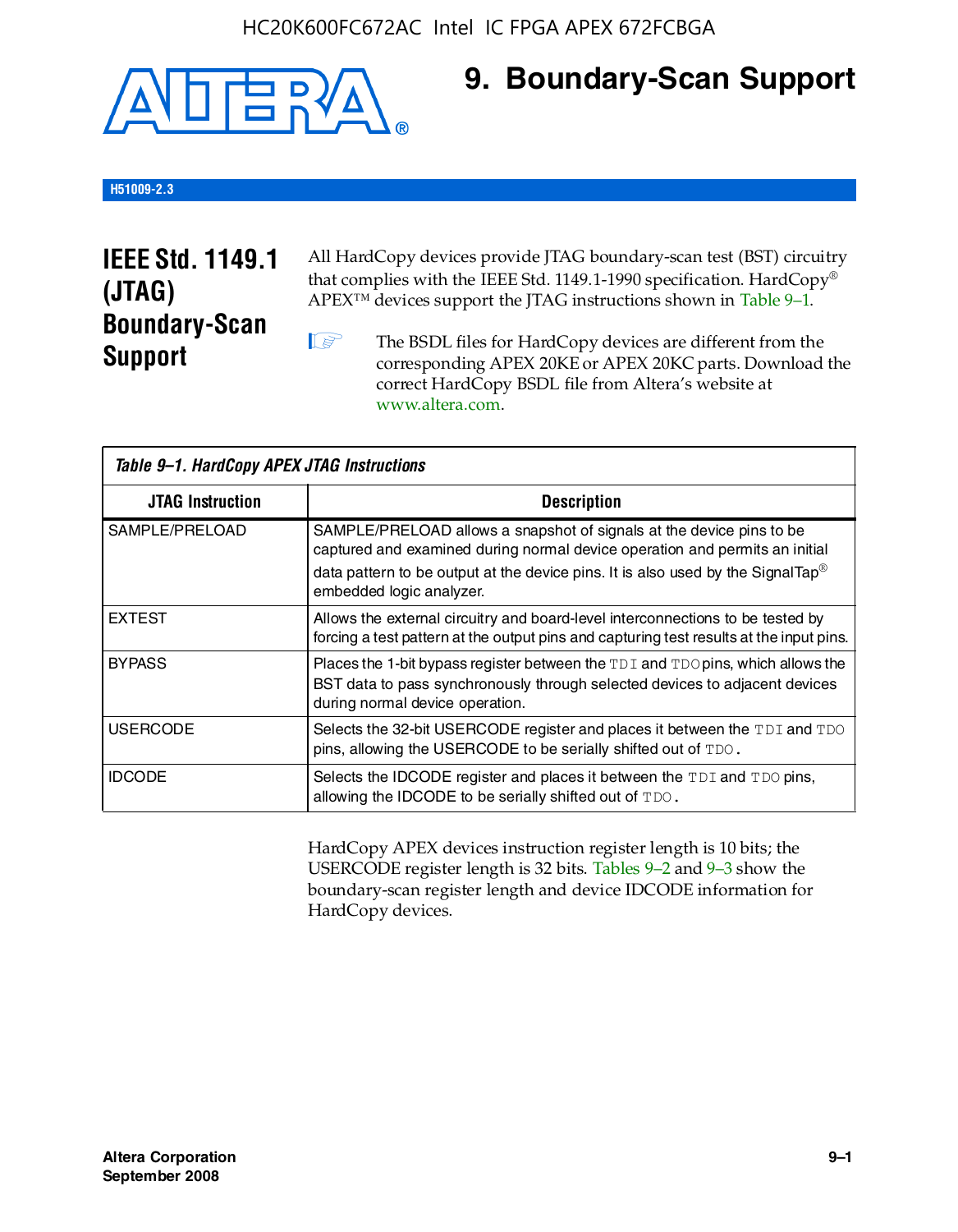# HC20K600FC672AC Intel IC FPGA APEX 672FCBGA

#### **HardCopy Series Handbook, Volume 1**

| Table 9-2. HardCopy APEX Boundary-Scan Register Length |       |  |  |  |
|--------------------------------------------------------|-------|--|--|--|
| <b>Boundary-Scan Register Length</b><br><b>Device</b>  |       |  |  |  |
| HC20K400                                               | 1,506 |  |  |  |
| HC20K600                                               | 1,806 |  |  |  |
| HC20K1000                                              | 2,190 |  |  |  |
| HC20K1500                                              | 2.502 |  |  |  |

| Table 9–3. 32-Bit HardCopy APEX Device IDCODE |                     |                        |                                                  |                           |  |
|-----------------------------------------------|---------------------|------------------------|--------------------------------------------------|---------------------------|--|
| <b>IDCODE (32 Bits)</b> <i>Note (1)</i>       |                     |                        |                                                  |                           |  |
| <b>Device</b>                                 | Version<br>(4 Bits) | Part Number (16 Bits)  | <b>Manufacturer</b><br><b>Identity (11 Bits)</b> | $1(1 \text{ Bit})$<br>(2) |  |
| HC20K400                                      | 0000                | 1000 0100 0000 0000    | 0110 1110<br>000                                 |                           |  |
| HC20K600                                      | 0000                | 1000 0110 0000 0000    | 000 0110 1110                                    |                           |  |
| HC20K1000                                     | 0000                | 1001 0000 0000 0000    | 000 0110 1110                                    |                           |  |
| HC20K1500                                     | 0000                | 1001 0101 0000<br>0000 | 0110 1110<br>000                                 |                           |  |

*Notes to Table 9–3:*

(1) The most significant bit (MSB) is on the left.

(2) The IDCODE's least significant bit (LSB) is always 1.

Figure 9–1 shows the timing requirements for the JTAG signals.



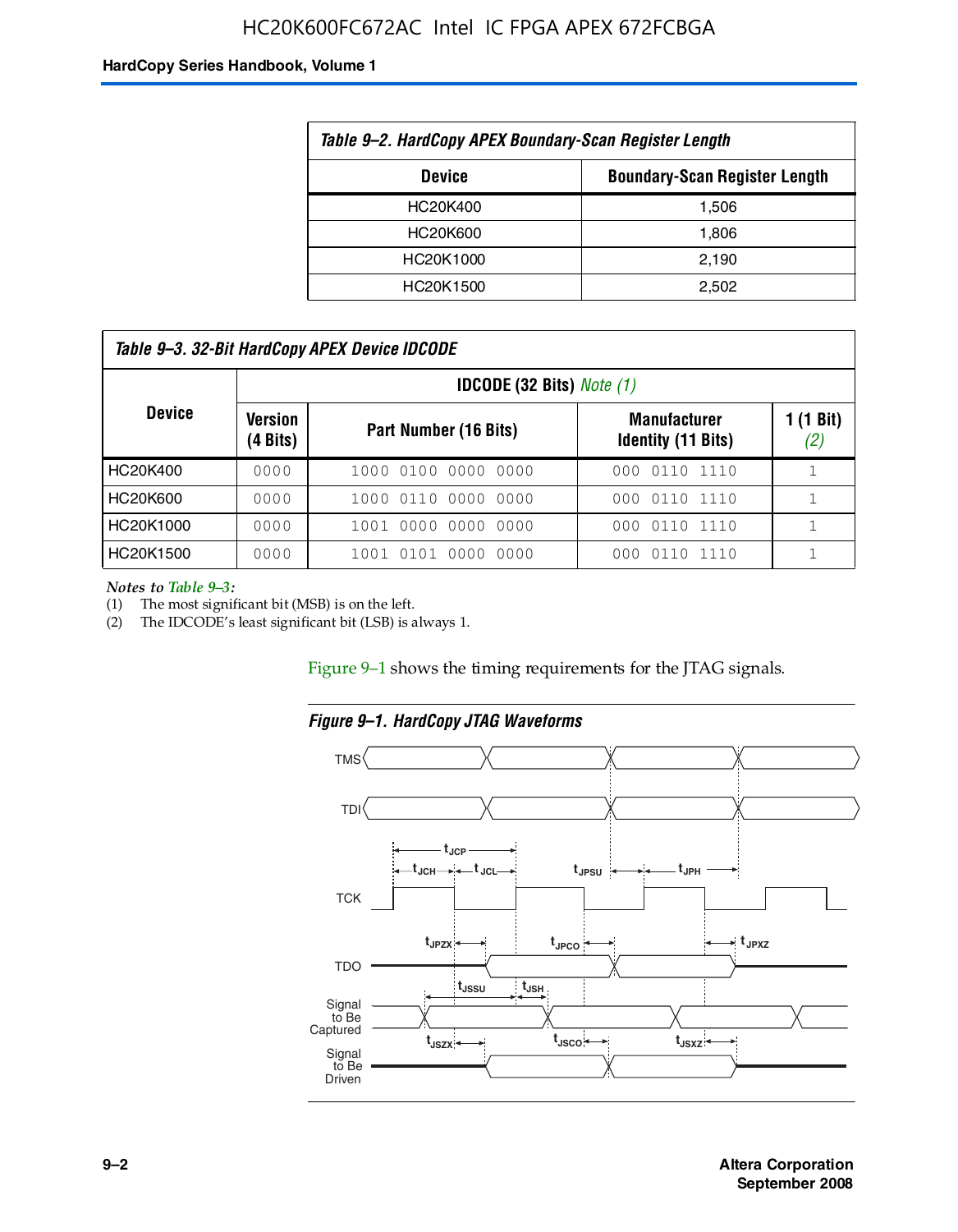Table 9–4 shows the JTAG timing parameters and values for HardCopy devices.

| Table 9–4. HardCopy APEX JTAG Timing Parameters and Values |                                                |     |     |      |  |  |
|------------------------------------------------------------|------------------------------------------------|-----|-----|------|--|--|
| <b>Symbol</b>                                              | Parameter                                      | Min | Max | Unit |  |  |
| t <sub>JCP</sub>                                           | <b>TCK clock period</b>                        | 100 |     | ns   |  |  |
| t <sub>JCH</sub>                                           | <b>TCK clock high time</b>                     | 50  |     | ns   |  |  |
| t <sub>JCL</sub>                                           | <b>TCK clock low time</b>                      | 50  |     | ns   |  |  |
| t <sub>JPSU</sub>                                          | JTAG port setup time                           | 20  |     | ns   |  |  |
| t <sub>JPH</sub>                                           | JTAG port hold time                            | 45  |     | ns   |  |  |
| t <sub>JPCO</sub>                                          | JTAG port clock to output                      |     | 25  | ns   |  |  |
| t <sub>JPZX</sub>                                          | JTAG port high impedance to valid output       |     | 25  | ns   |  |  |
| t <sub>JPXZ</sub>                                          | JTAG port valid output to high impedance       |     | 25  | ns   |  |  |
| t <sub>ussu</sub>                                          | Capture register setup time                    | 20  |     | ns   |  |  |
| t <sub>JSH</sub>                                           | Capture register hold time                     | 45  |     | ns   |  |  |
| t <sub>JSCO</sub>                                          | Update register clock to output                |     | 35  | ns   |  |  |
| t <sub>JSZX</sub>                                          | Update register high impedance to valid output |     | 35  | ns   |  |  |
| t <sub>JSXZ</sub>                                          | Update register valid output to high impedance |     | 35  | ns   |  |  |



**f** For more information about using JTAG BST circuitry in Altera devices, refer to *Application Note 39 (IEEE Std. 1149.1 (JTAG) Boundary-Scan Testing in Altera Devices*.

# **Document Revision History**

Table 9–5 shows the revision history for this chapter.

|                                            | Table 9–5. Document Revision History (Part 1 of 2) |                           |  |  |  |
|--------------------------------------------|----------------------------------------------------|---------------------------|--|--|--|
| <b>Date and Document</b><br><b>Version</b> | <b>Changes Made</b>                                | <b>Summary of Changes</b> |  |  |  |
| September 2008,<br>V <sub>2.3</sub>        | Updated chapter number and metadata.               |                           |  |  |  |
| June 2007, v2.2                            | Minor text edits.                                  |                           |  |  |  |
| December 2006<br>v2.1                      | Updated revision history.                          | Updated revision history. |  |  |  |
| March 2006                                 | Formerly chapter 11; no content change.            |                           |  |  |  |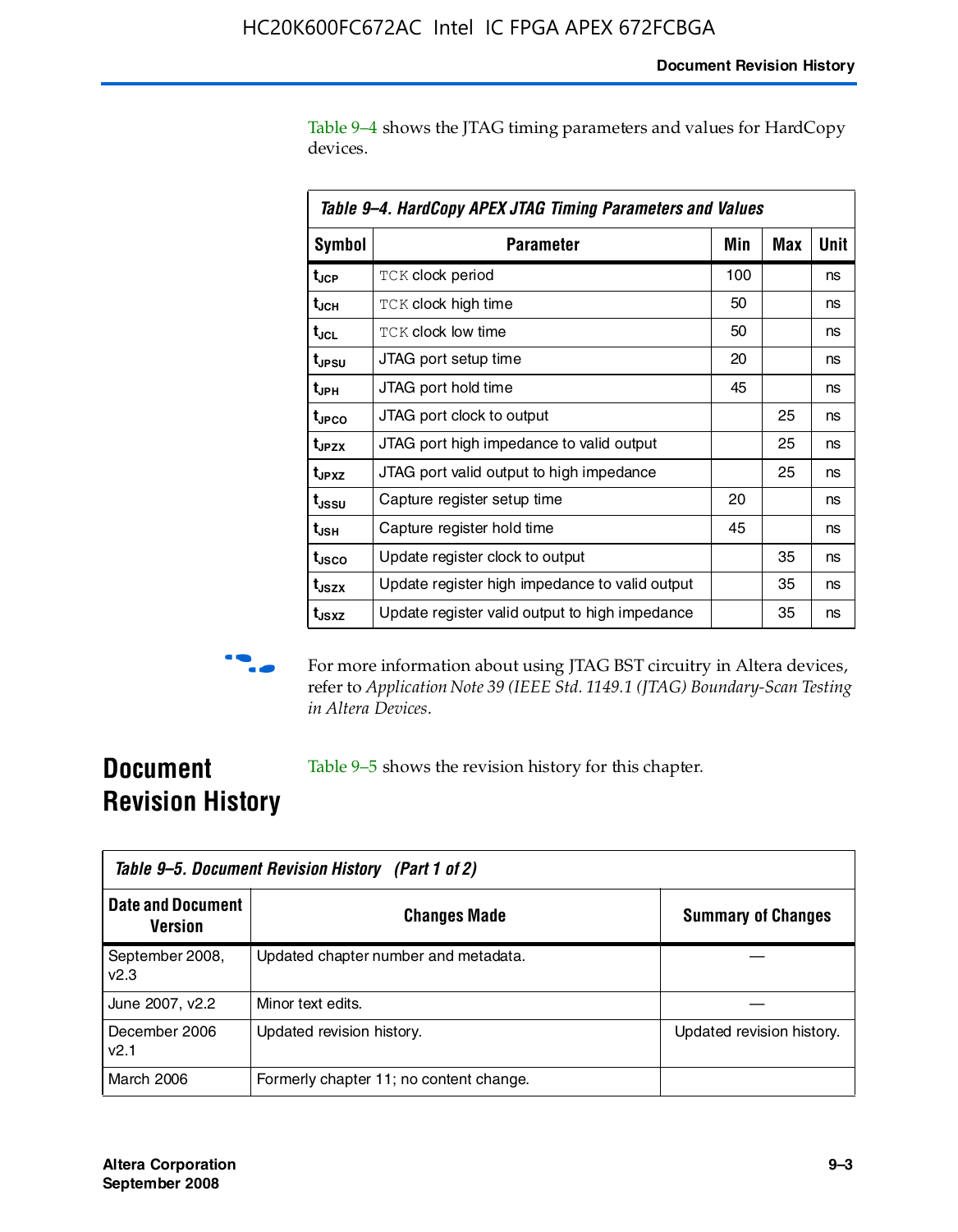| Table 9–5. Document Revision History (Part 2 of 2) |                                                                                     |                           |  |  |
|----------------------------------------------------|-------------------------------------------------------------------------------------|---------------------------|--|--|
| <b>Date and Document</b><br><b>Version</b>         | <b>Changes Made</b>                                                                 | <b>Summary of Changes</b> |  |  |
| January 2005<br>v2.0                               | Update device names and other minor textual changes.                                |                           |  |  |
| June 2003<br>v1.0                                  | Initial release of <i>Boundary-Scan Support</i> in the HardCopy<br>Device Handbook. |                           |  |  |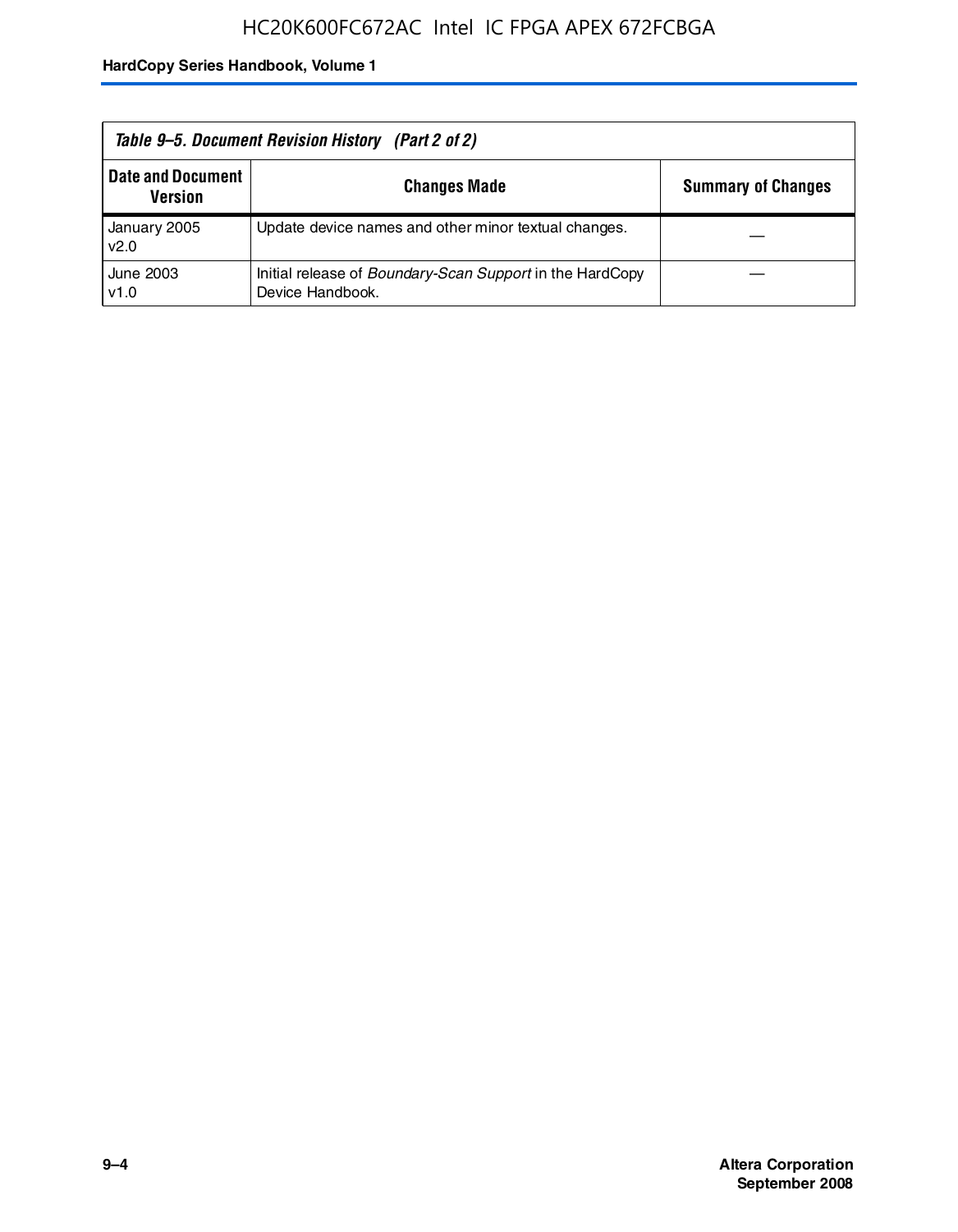

# **10. Operating Conditions**

### **H51010-2.3**

# **Recommended Operating Conditions**

Tables 10–1 through 10–4 provide information on absolute maximum ratings, recommended operating conditions, DC operating conditions, and capacitance for 1.8-V HardCopy® APEX<sup>TM</sup> devices.

| Table 10–1. HardCopy APEX Device Absolute Maximum Ratings Note (1) |                            |                              |        |     |             |  |
|--------------------------------------------------------------------|----------------------------|------------------------------|--------|-----|-------------|--|
| Symbol                                                             | <b>Parameter</b>           | <b>Conditions</b>            | Min    | Max | <b>Unit</b> |  |
| <b>V<sub>CCINT</sub></b>                                           | Supply voltage             | With respect to ground $(2)$ | $-0.5$ | 2.5 | v           |  |
| V <sub>CCIO</sub>                                                  |                            |                              | $-0.5$ | 4.6 | ν           |  |
| $V_1$                                                              | DC input voltage           |                              | $-0.5$ | 4.6 | v           |  |
| $I_{OUT}$                                                          | DC output current, per pin |                              | $-25$  | 25  | mA          |  |
| $\mathsf{T}_{\text{STG}}$                                          | Storage temperature        | No bias                      | $-65$  | 150 | °€          |  |
| $T_{\sf AMB}$                                                      | Ambient temperature        | Under bias                   | $-65$  | 135 | °C          |  |
| $T_{\rm J}$                                                        | Junction temperature       | BGA packages, under bias     |        | 135 | °C          |  |

|                          | Table 10–2. HardCopy APEX Device Recommended Operating Conditions |                    |                  |                   |              |  |  |  |
|--------------------------|-------------------------------------------------------------------|--------------------|------------------|-------------------|--------------|--|--|--|
| Symbol                   | <b>Parameter</b>                                                  | <b>Conditions</b>  | Min              | Max               | <b>Unit</b>  |  |  |  |
| <b>V<sub>CCINT</sub></b> | Supply voltage for internal<br>logic and input buffers            | (3), (4)           | 1.71<br>(1.71)   | 1.89<br>(1.89)    | $\vee$       |  |  |  |
| V <sub>CCIO</sub>        | Supply voltage for output<br>buffers, 3.3-V operation             | (3), (4)           | 3.00<br>(3.00)   | 3.60<br>(3.60)    | $\vee$       |  |  |  |
|                          | Supply voltage for output<br>buffers, 2.5-V operation             | (3), (4)           | 2.375<br>(2.375) | 2.625<br>(2.625)  | $\vee$       |  |  |  |
| $V_1$                    | Input voltage                                                     | (2), (5)           | $-0.5$           | 4.1               | $\vee$       |  |  |  |
| $V_{\rm O}$              | Output voltage                                                    |                    | 0                | V <sub>CCIO</sub> | $\vee$       |  |  |  |
| $T_{\rm J}$              | Junction temperature                                              | For commercial use | 0                | 85                | $^{\circ}$ C |  |  |  |
|                          |                                                                   | For industrial use | $-40$            | 100               | $^{\circ}$ C |  |  |  |
| $t_{R}$                  | Input rise time $(10\% \text{ to } 90\%)$                         |                    |                  | 40                | ns           |  |  |  |
| $t_F$                    | Input fall time $(90\% \text{ to } 10\%)$                         |                    |                  | 40                | ns           |  |  |  |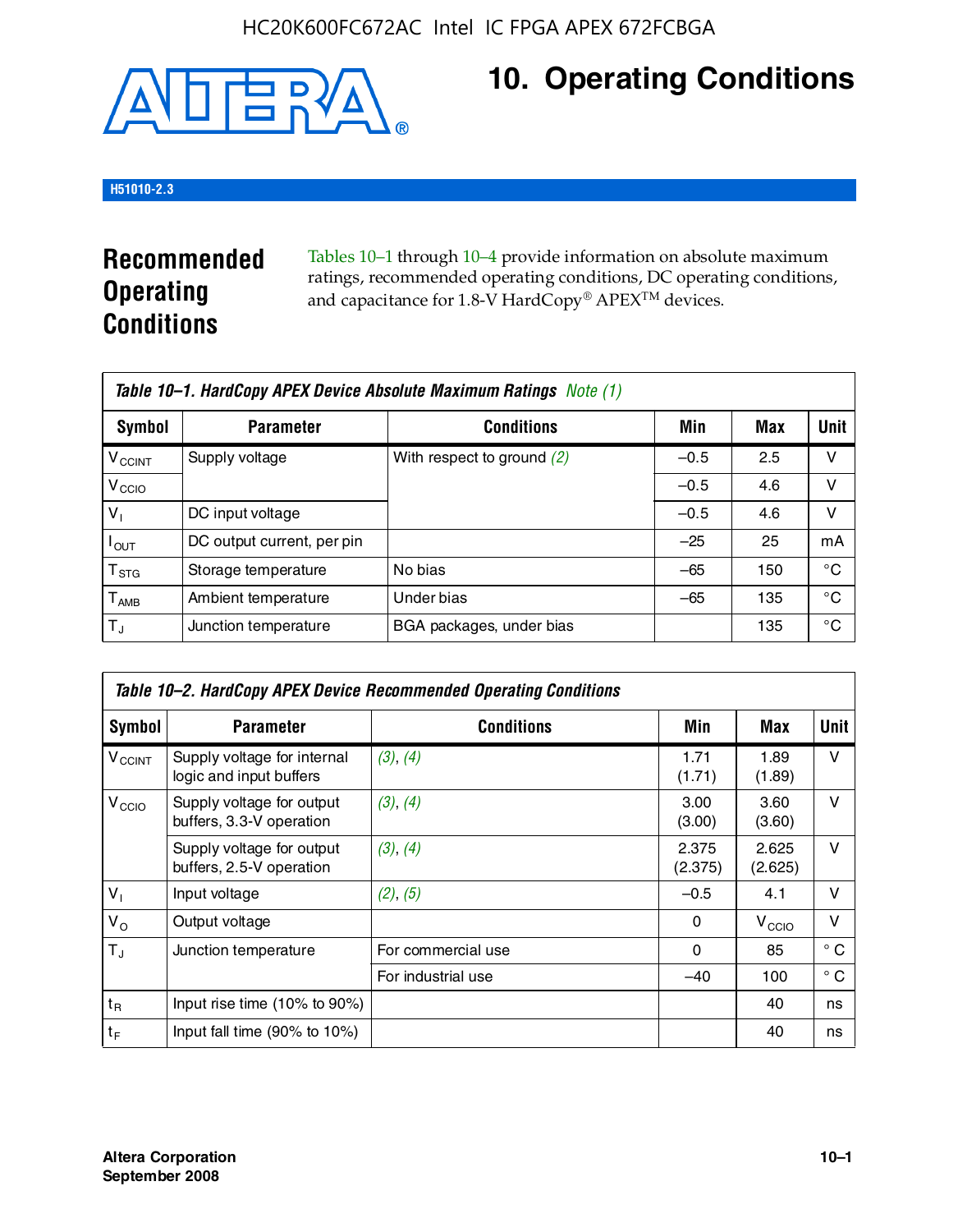# HC20K600FC672AC Intel IC FPGA APEX 672FCBGA

|                 | Table 10–3. HardCopy APEX Device DC Operating Conditions (Part 1 of 2) Notes (6), (7), (8) |                                                                        |                                          |            |                                         |      |  |
|-----------------|--------------------------------------------------------------------------------------------|------------------------------------------------------------------------|------------------------------------------|------------|-----------------------------------------|------|--|
| Symbol          | <b>Parameter</b>                                                                           | <b>Conditions</b>                                                      | <b>Min</b>                               | <b>Typ</b> | Max                                     | Unit |  |
| $V_{\text{IH}}$ | High-level LVTTL, CMOS, or<br>3.3-V PCI input voltage                                      |                                                                        | 1.7.<br>$0.5 \times V_{\text{CCIO}}$ (8) |            | 4.1                                     | v    |  |
| $V_{IL}$        | Low-level LVTTL, CMOS, or<br>3.3-V PCI input voltage                                       |                                                                        | $-0.5$                                   |            | 0.8,<br>$0.3 \times V_{\text{CCIO}}(8)$ | V    |  |
| $V_{OH}$        | 3.3-V high-level LVTTL output<br>voltage                                                   | $I_{OH} = -12$ mA DC,<br>$V_{\text{CCIO}} = 3.00 V (9)$                | 2.4                                      |            |                                         | v    |  |
|                 | 3.3-V high-level LVCMOS<br>output voltage                                                  | $I_{OH} = -0.1$ mA DC,<br>$V_{\text{CCIO}} = 3.00 \text{ V} (9)$       | $V_{\text{CCIO}} - 0.2$                  |            |                                         | v    |  |
|                 | 3.3-V high-level PCI output<br>voltage                                                     | $I_{OH} = -0.5$ mA DC,<br>$V_{\text{CCIO}} = 3.00$ to 3.60 V<br>(9)    | $0.9 \times V_{\text{CCIO}}$             |            |                                         | v    |  |
|                 | 2.5-V high-level output<br>voltage                                                         | $I_{OH} = -0.1$ mA DC,<br>$V_{\text{CCIO}} = 2.30 \text{ V} (9)$       | 2.1                                      |            |                                         | v    |  |
|                 |                                                                                            | $I_{OH} = -1$ mA DC,<br>$V_{\text{CCIO}} = 2.30 \text{ V} (9)$         | 2.0                                      |            |                                         | v    |  |
|                 |                                                                                            | $I_{OH} = -2$ mA DC,<br>$V_{\text{CCIO}} = 2.30 \text{ V} (9)$         | 1.7                                      |            |                                         | v    |  |
| $V_{OL}$        | 3.3-V low-level LVTTL output<br>voltage                                                    | $I_{OL}$ = 12 mA DC,<br>$V_{\text{CCIO}} = 3.00 V (10)$                |                                          |            | 0.4                                     | v    |  |
|                 | 3.3-V low-level LVCMOS<br>output voltage                                                   | $I_{OL} = 0.1$ mA DC,<br>$V_{\text{CCIO}} = 3.00 \text{ V} (10)$       |                                          |            | 0.2                                     | v    |  |
|                 | 3.3-V low-level PCI output<br>voltage                                                      | $I_{OL}$ = 1.5 mA DC,<br>$V_{\text{CCIO}} = 3.00$ to 3.60 V<br>(10)    |                                          |            | $0.1 \times V_{\text{CCIO}}$            | v    |  |
|                 | 2.5-V low-level output voltage                                                             | $I_{OL} = 0.1$ mA DC,<br>$V_{\text{CCIO}} = 2.30 \text{ V} (10)$       |                                          |            | 0.2                                     | v    |  |
|                 |                                                                                            | $I_{OL}$ = 1 mA DC,<br>$V_{\text{CCIO}} = 2.30 V (10)$                 |                                          |            | 0.4                                     | v    |  |
|                 |                                                                                            | $I_{OL}$ = 2 mA DC,<br>$V_{\text{CCIO}} = 2.30 V (10)$                 |                                          |            | 0.7                                     | v    |  |
| Τ,              | Input pin leakage current (11)                                                             | $V_1 = 4.1$ to $-0.5$ V                                                | $-10$                                    |            | 10                                      | μA   |  |
| $I_{OZ}$        | Tri-stated I/O pin leakage<br>current (11)                                                 | $V_0$ = 4.1 to -0.5 V                                                  | $-10$                                    |            | 10                                      | μA   |  |
| $I_{CC0}$       | $V_{CC}$ supply current (standby)<br>(All ESBs in power-down<br>mode)                      | $V_1$ = ground, no load,<br>no toggling inputs,<br>-7 speed grade      |                                          | 10         |                                         | mA   |  |
|                 |                                                                                            | $V_1$ = ground, no load,<br>no toggling inputs,<br>-8, -9 speed grades |                                          | 5          |                                         | mA   |  |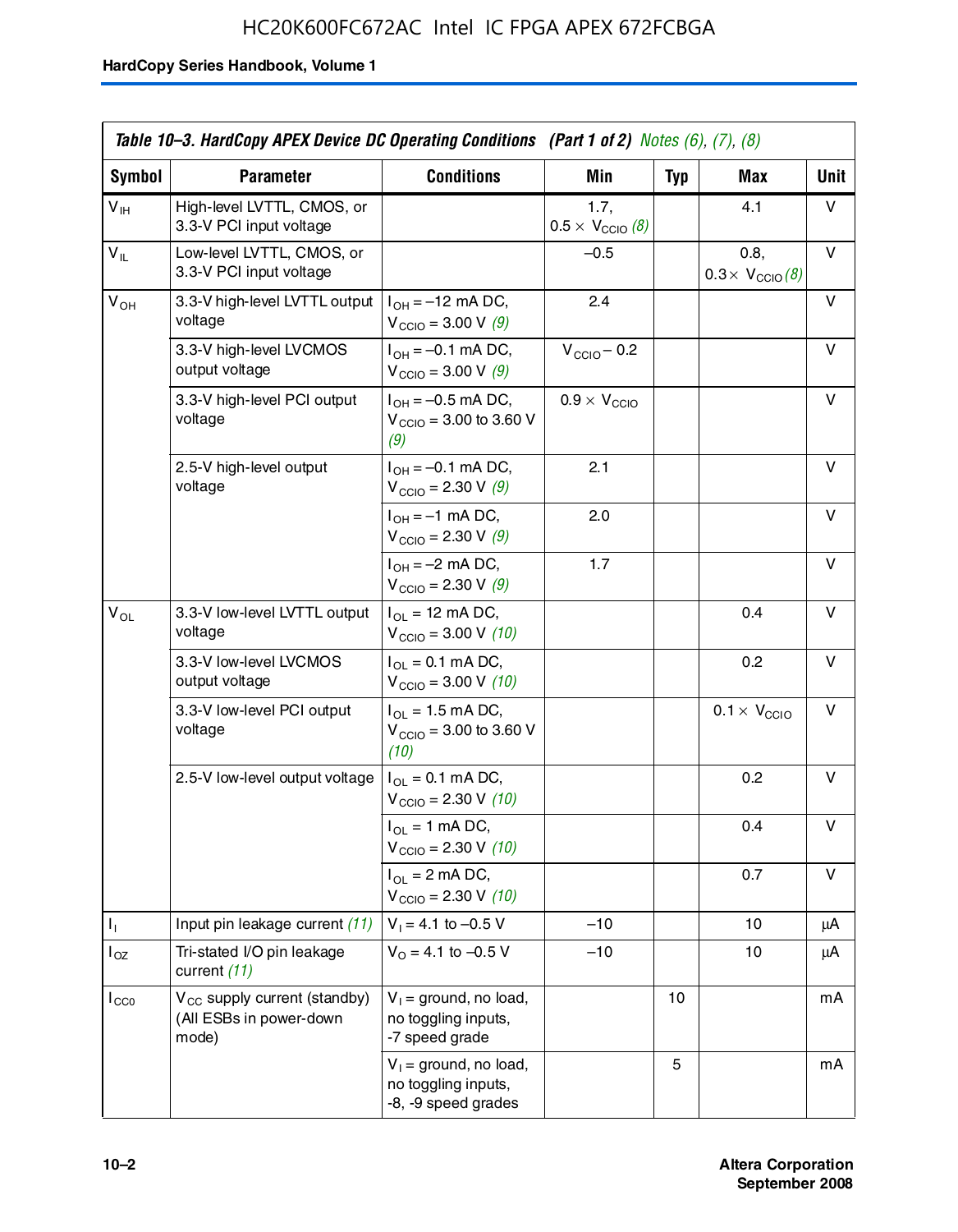### **Recommended Operating Conditions**

| Table 10-3. HardCopy APEX Device DC Operating Conditions (Part 2 of 2) Notes (6), (7), (8) |                                                                                   |                                          |     |     |     |           |  |
|--------------------------------------------------------------------------------------------|-----------------------------------------------------------------------------------|------------------------------------------|-----|-----|-----|-----------|--|
| Symbol                                                                                     | <b>Parameter</b>                                                                  | <b>Conditions</b>                        | Min | Typ | Max | Unit      |  |
| $R_{CONF}$                                                                                 | Value of I/O pin pull-up<br>resistor before and during<br>configuration emulation | $V_{\text{CCIO}} = 3.0 V (12)$           | 20  |     | 50  | $k\Omega$ |  |
|                                                                                            |                                                                                   | $V_{\text{CCIO}} = 2.375 \text{ V}$ (12) | 30  |     | 80  | $k\Omega$ |  |
|                                                                                            |                                                                                   | $V_{\text{CCIO}} = 1.71 \text{ V}$ (12)  | 60  |     | 150 | $k\Omega$ |  |

|                    | Table 10-4. HardCopy APEX Device Capacitance Note (13) |                                     |     |     |     |  |  |
|--------------------|--------------------------------------------------------|-------------------------------------|-----|-----|-----|--|--|
| Symbol             | <b>Parameter</b>                                       | <b>Conditions</b>                   | Min | Typ | Max |  |  |
| $C_{IN}$           | Input capacitance                                      | $V_{IN} = 0$ V, f = 1.0 MHz         |     | 8   | pF  |  |  |
| $C_{\text{INCLK}}$ | Input capacitance on<br>dedicated clock pin            | $V_{IN} = 0$ V, f = 1.0 MHz         |     | 12  | pF  |  |  |
| $C_{OUT}$          | Output capacitance                                     | $V_{\text{OUT}} = 0$ V, f = 1.0 MHz |     | 8   | pF  |  |  |

#### *Notes to Table 10–1 through 10–4:*

- (1) Refer to the *Operating Requirements for Altera Devices Data Sheet*.
- (2) Minimum DC input is –0.5 V. During transitions, the inputs may undershoot to –0.5 V or overshoot to 4.6 V for input currents less than 100 mA and periods shorter than 20 ns.
- (3) Numbers in parentheses are for industrial-temperature-range devices.
- (4) Maximum  $V_{CC}$  rise time is 100 ms, and  $V_{CC}$  must rise monotonically.
- (5) All pins (including dedicated inputs, clock, I/O, and JTAG pins) may be driven before  $V_{\text{CCINT}}$  and  $V_{\text{CCIO}}$  are powered.
- (6) Typical values are for  $T_A = 25^{\circ}$  C,  $V_{CCTNT} = 1.8$  V, and  $V_{CCTO} = 1.8$  V, 2.5 V, or 3.3 V.
- (7) These values are specified under the HardCopy device recommended operating conditions, as shown in Table 10–2 on page 10–1.
- (8) Refer to *AN 117: Using Selectable I/O Standards in Altera Devices* for the V<sub>IH</sub>, V<sub>IL</sub>, V<sub>OH</sub>, V<sub>OL</sub>, and I<sub>I</sub> parameters when  $V_{\text{CCIO}} = 1.8 \text{ V}$ .
- (9) The APEX 20KE input buffers are compatible with 1.8-V, 2.5-V and 3.3-V (LVTTL and LVCMOS) signals. Additionally, the input buffers are 3.3-V PCI compliant. Input buffers also meet specifications for GTL+, CTT, AGP, SSTL-2, SSTL-3, and HSTL.
- (10) The  $I_{OH}$  parameter refers to high-level TTL, PCI, or CMOS output current.
- (11) This value is specified for normal device operation. The value may vary during power-up.
- (12) Pin pull-up resistance values will be lower if an external source drives the pin higher than  $V_{CCIO}$ .
- (13) Capacitance is sample-tested only.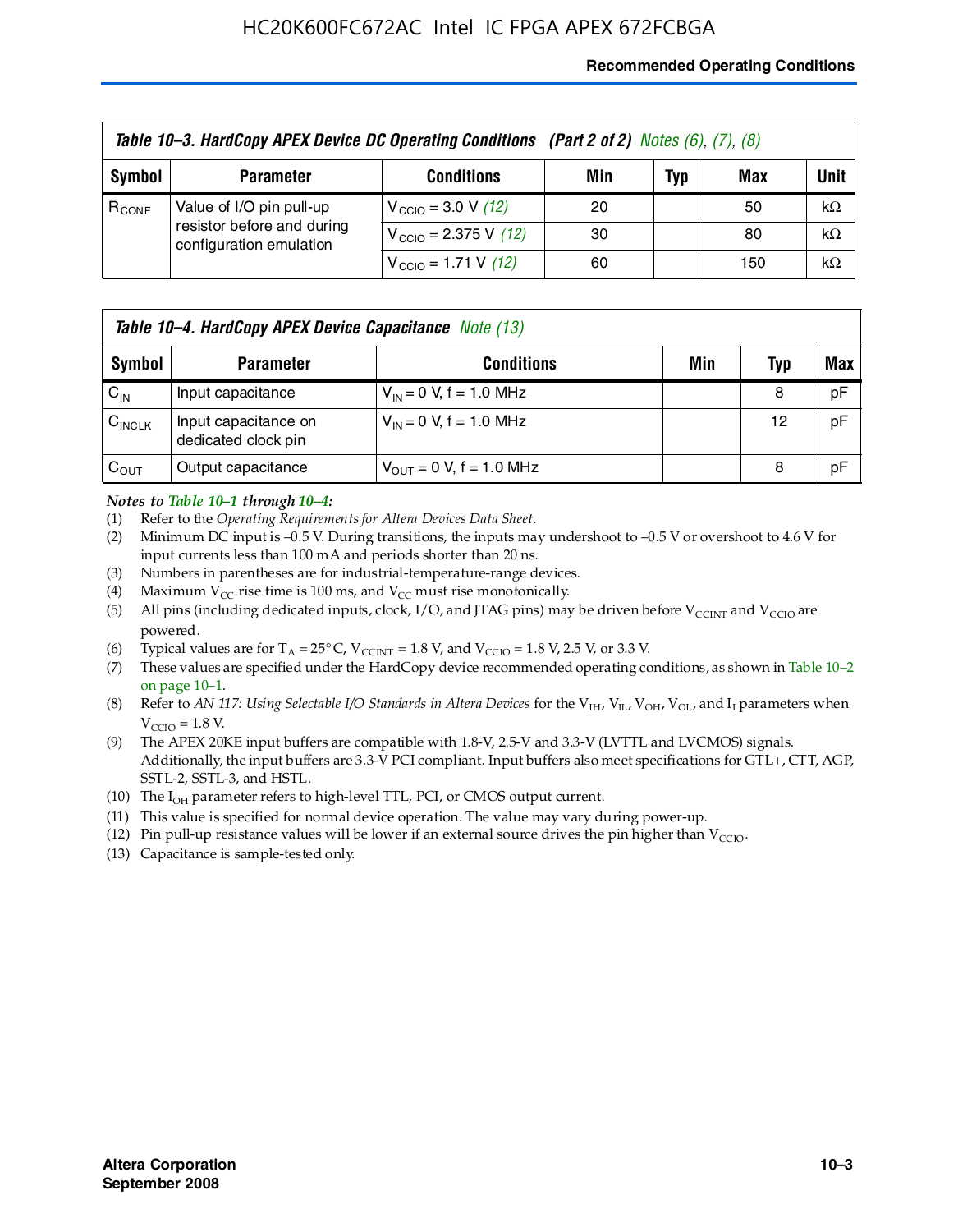Tables 10–5 through 10–20 list the DC operating specifications for the supported I/O standards. These tables list minimal specifications only; HardCopy devices may exceed these specifications.

|                           | Table 10-5. LVTTL I/O Specifications |                                                                 |                |                         |              |  |  |  |  |
|---------------------------|--------------------------------------|-----------------------------------------------------------------|----------------|-------------------------|--------------|--|--|--|--|
| Symbol                    | <b>Parameter</b>                     | <b>Conditions</b>                                               | <b>Minimum</b> | <b>Maximum</b>          | <b>Units</b> |  |  |  |  |
| V <sub>CCIO</sub>         | Output supply<br>voltage             |                                                                 | 3.0            | 3.6                     | $\vee$       |  |  |  |  |
| $V_{\text{IH}}$           | High-level input<br>voltage          |                                                                 | 2.0            | $V_{\text{CCIO}} + 0.3$ | $\vee$       |  |  |  |  |
| $V_{IL}$                  | Low-level input<br>voltage           |                                                                 | $-0.3$         | 0.8                     | v            |  |  |  |  |
| $\mathsf{I}_{\mathsf{I}}$ | Input pin leakage<br>current         | $V_{IN} = 0$ V or 3.3 V                                         | $-10$          | 10                      | μA           |  |  |  |  |
| $V_{OH}$                  | High-level output<br>voltage         | $I_{OH} = -12$ mA,<br>$V_{\text{CCIO}} = 3.0 V(1)$              | 2.4            |                         | v            |  |  |  |  |
| $V_{OL}$                  | Low-level output<br>voltage          | $I_{\Omega I} = 12 \text{ mA}$<br>$V_{\text{CCIO}} = 3.0 V (2)$ |                | 0.4                     | $\vee$       |  |  |  |  |

|                   | Table 10-6. LVCMOS I/O Specifications |                                                           |                         |                         |              |  |  |  |  |
|-------------------|---------------------------------------|-----------------------------------------------------------|-------------------------|-------------------------|--------------|--|--|--|--|
| <b>Symbol</b>     | <b>Parameter</b>                      | <b>Conditions</b>                                         | <b>Minimum</b>          | <b>Maximum</b>          | <b>Units</b> |  |  |  |  |
| V <sub>CCIO</sub> | Power supply<br>voltage range         |                                                           | 3.0                     | 3.6                     | v            |  |  |  |  |
| $V_{\text{IH}}$   | High-level input<br>voltage           |                                                           | 2.0                     | $V_{\text{CCIO}} + 0.3$ | $\vee$       |  |  |  |  |
| $V_{IL}$          | Low-level input<br>voltage            |                                                           | $-0.3$                  | 0.8                     | $\vee$       |  |  |  |  |
| H,                | Input pin leakage<br>current          | $V_{IN} = 0$ V or 3.3 V                                   | $-10$                   | 10                      | μA           |  |  |  |  |
| $V_{OH}$          | High-level output<br>voltage          | $V_{\text{CCIO}} = 3.0 V$<br>$I_{OH} = -0.1$ mA $(1)$     | $V_{\text{CCIO}} - 0.2$ |                         | $\vee$       |  |  |  |  |
| $V_{OL}$          | Low-level output<br>voltage           | $V_{\text{CCIO}} = 3.0 V$<br>$I_{\text{OL}} = 0.1$ mA (2) |                         | 0.2                     | $\vee$       |  |  |  |  |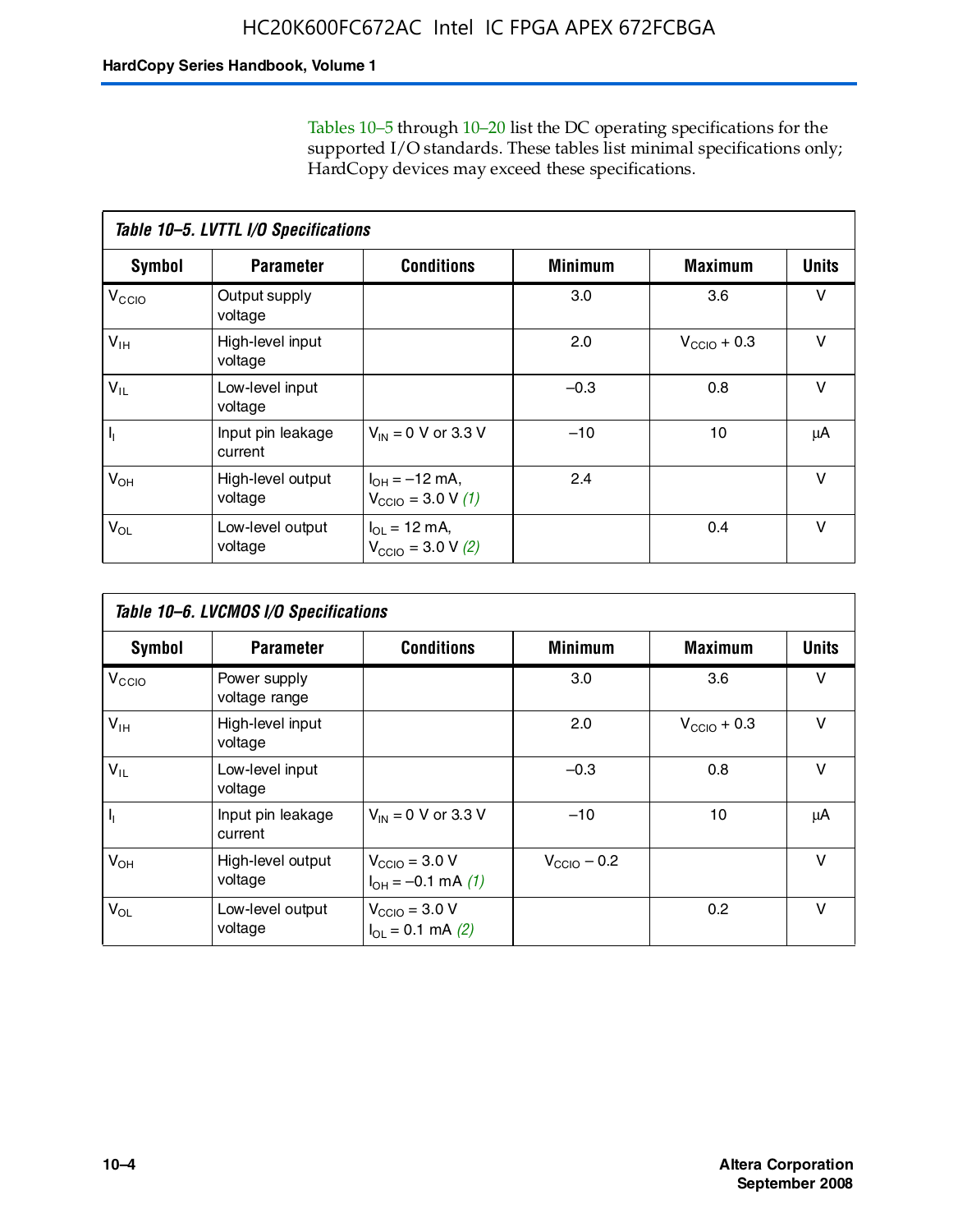# **Recommended Operating Conditions**

|                   | Table 10-7. 2.5-V I/O Specifications |                             |                |                         |              |
|-------------------|--------------------------------------|-----------------------------|----------------|-------------------------|--------------|
| Symbol            | <b>Parameter</b>                     | <b>Conditions</b>           | <b>Minimum</b> | <b>Maximum</b>          | <b>Units</b> |
| V <sub>CCIO</sub> | Output supply<br>voltage             |                             | 2.375          | 2.625                   | v            |
| $V_{\text{IH}}$   | High-level input<br>voltage          |                             | 1.7            | $V_{\text{CCIO}} + 0.3$ | $\vee$       |
| $V_{IL}$          | Low-level input<br>voltage           |                             | $-0.3$         | 0.7                     | $\vee$       |
| $\mathbf{l}_1$    | Input pin leakage<br>current         | $V_{IN} = 0$ V or 3.3 V     | $-10$          | 10                      | μA           |
| $V_{OH}$          | High-level output                    | $I_{OH} = -0.1$ mA $(1)$    | 2.1            |                         | $\vee$       |
|                   | voltage                              | $I_{OH} = -1$ mA (1)        | 2.0            |                         | V            |
|                   |                                      | $I_{OH} = -2$ mA (1)        | 1.7            |                         | v            |
| $V_{OL}$          | Low-level output                     | $I_{\Omega} = 0.1$ mA $(2)$ |                | 0.2                     | v            |
|                   | voltage                              | $I_{OL} = 1$ mA (2)         |                | 0.4                     | $\vee$       |
|                   |                                      | $I_{OL} = 2$ mA (2)         |                | 0.7                     | v            |

|                   | Table 10-8. 1.8-V I/O Specifications |                         |                               |                               |              |  |  |  |  |
|-------------------|--------------------------------------|-------------------------|-------------------------------|-------------------------------|--------------|--|--|--|--|
| Symbol            | <b>Parameter</b>                     | <b>Conditions</b>       | <b>Minimum</b>                | <b>Maximum</b>                | <b>Units</b> |  |  |  |  |
| V <sub>CCIO</sub> | Output supply<br>voltage             |                         | 1.7                           | 1.9                           | v            |  |  |  |  |
| $V_{IH}$          | High-level input<br>voltage          |                         | $0.65 \times V_{\text{CCIO}}$ | $V_{\text{CCIO}} + 0.3$       | v            |  |  |  |  |
| $V_{IL}$          | Low-level input<br>voltage           |                         |                               | $0.35 \times V_{\text{CCIO}}$ | $\vee$       |  |  |  |  |
| $\mathbf{l}_{1}$  | Input pin leakage<br>current         | $V_{IN} = 0$ V or 3.3 V | $-10$                         | 10                            | μA           |  |  |  |  |
| $V_{OH}$          | High-level output<br>voltage         | $I_{OH} = -2$ mA (1)    | $V_{\text{CCIO}} - 0.45$      |                               | v            |  |  |  |  |
| $V_{OL}$          | Low-level output<br>voltage          | $I_{\Omega}$ = 2 mA (2) |                               | 0.45                          | $\vee$       |  |  |  |  |

| Table 10-9. 3.3-V PCI Specifications (Part 1 of 2) |                             |                   |                              |                |                         |       |
|----------------------------------------------------|-----------------------------|-------------------|------------------------------|----------------|-------------------------|-------|
| Symbol                                             | <b>Parameter</b>            | <b>Conditions</b> | <b>Minimum</b>               | <b>Typical</b> | <b>Maximum</b>          | Units |
| V <sub>CIO</sub>                                   | I/O supply voltage          |                   | 3.0                          | 3.3            | 3.6                     |       |
| $V_{\text{IH}}$                                    | High-level input<br>voltage |                   | $0.5 \times V_{\text{CCIO}}$ |                | $V_{\text{CCIO}} + 0.5$ |       |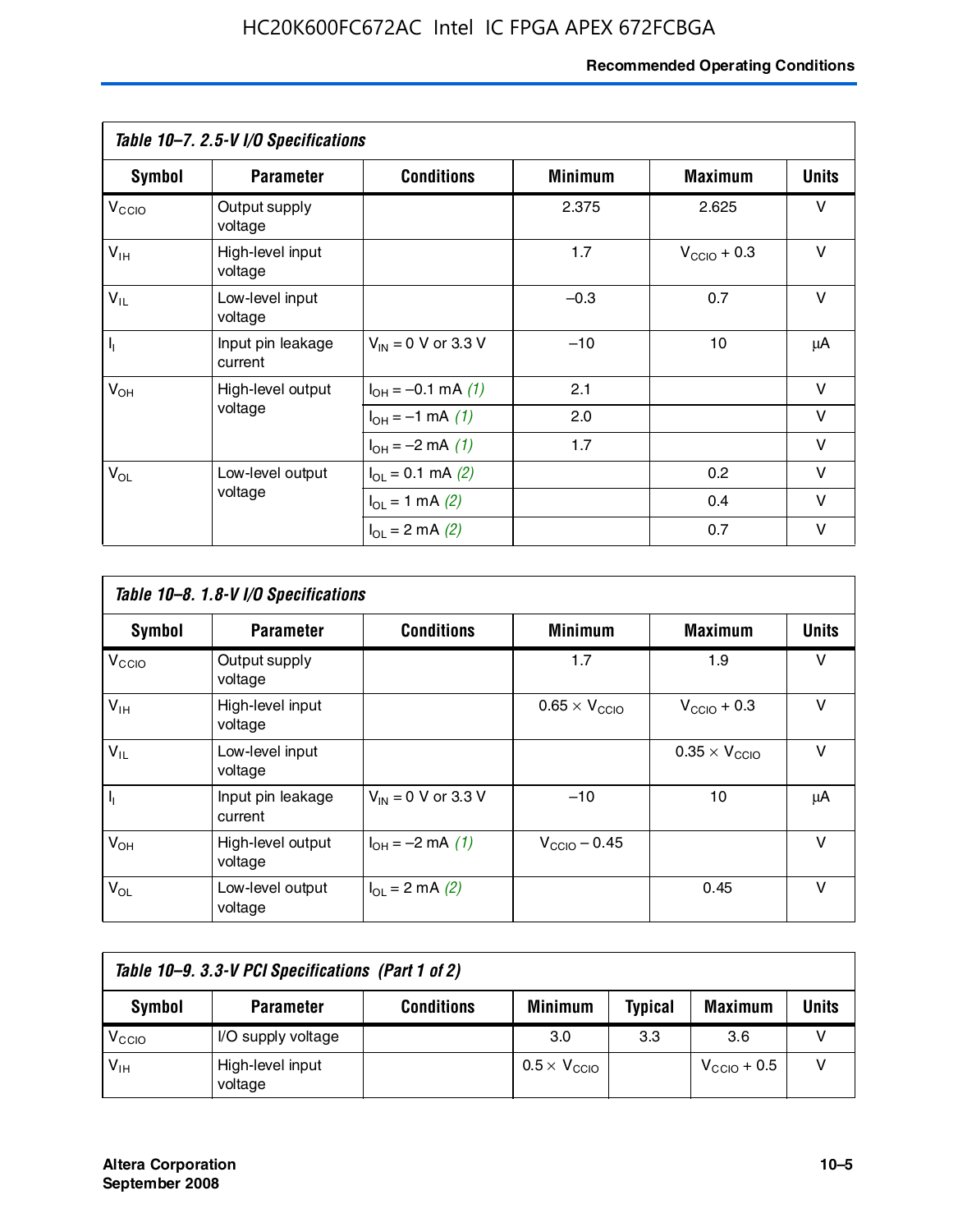# HC20K600FC672AC Intel IC FPGA APEX 672FCBGA

| Table 10-9. 3.3-V PCI Specifications (Part 2 of 2) |                              |                                        |                              |         |                              |              |
|----------------------------------------------------|------------------------------|----------------------------------------|------------------------------|---------|------------------------------|--------------|
| Symbol                                             | <b>Parameter</b>             | <b>Conditions</b>                      | <b>Minimum</b>               | Typical | <b>Maximum</b>               | <b>Units</b> |
| $V_{IL}$                                           | Low-level input<br>voltage   |                                        | $-0.5$                       |         | $0.3 \times V_{\text{CCIO}}$ | v            |
|                                                    | Input pin leakage<br>current | $0 < V_{IN} < V_{CCIO}$                | $-10$                        |         | 10                           | μA           |
| $V_{OH}$                                           | High-level output<br>voltage | $I_{\text{OUT}} = -500 \mu A$          | $0.9 \times V_{\text{CCIO}}$ |         |                              | v            |
| $V_{OL}$                                           | Low-level output<br>voltage  | $I_{\text{OUT}} = 1,500 \,\mu\text{A}$ |                              |         | $0.1 \times V_{\text{CCIO}}$ | $\vee$       |

| Table 10-10. 3.3-V PCI-X Specifications |                              |                               |                              |                |                               |              |  |
|-----------------------------------------|------------------------------|-------------------------------|------------------------------|----------------|-------------------------------|--------------|--|
| Symbol                                  | <b>Parameter</b>             | <b>Conditions</b>             | <b>Minimum</b>               | <b>Typical</b> | <b>Maximum</b>                | <b>Units</b> |  |
| V <sub>CCIO</sub>                       | Output supply<br>voltage     |                               | 3.0                          | 3.3            | 3.6                           | v            |  |
| $V_{\text{IH}}$                         | High-level input<br>voltage  |                               | $0.5 \times V_{\text{CCIO}}$ |                | $V_{\text{CCIO}} + 0.5$       | $\vee$       |  |
| $V_{IL}$                                | Low-level input<br>voltage   |                               | $-0.5$                       |                | $0.35 \times V_{\text{CCIO}}$ | $\vee$       |  |
| $V_{IPU}$                               | Input pull-up voltage        |                               | $0.7 \times V_{\text{CCIO}}$ |                |                               | $\vee$       |  |
| $I_{\rm IL}$                            | Input pin leakage<br>current | $0 < V_{IN} < V_{CCIO}$       | $-10.0$                      |                | 10.0                          | μA           |  |
| $V_{OH}$                                | High-level output<br>voltage | $I_{\text{OUT}} = -500 \mu A$ | $0.9 \times V_{\text{CCIO}}$ |                |                               | $\vee$       |  |
| $V_{OL}$                                | Low-level output<br>voltage  | $I_{\text{OUT}} = 1500 \mu A$ |                              |                | $0.1 \times V_{\text{CCIO}}$  | $\vee$       |  |
| $L_{\text{PIN}}$                        | Pin Inductance               |                               |                              |                | 15.0                          | nH           |  |

| Table 10-11. 3.3-V LVDS I/O Specifications (Part 1 of 2) |                                          |                    |                |         |                |        |  |
|----------------------------------------------------------|------------------------------------------|--------------------|----------------|---------|----------------|--------|--|
| Symbol                                                   | <b>Parameter</b>                         | <b>Conditions</b>  | <b>Minimum</b> | Typical | <b>Maximum</b> | Units  |  |
| V <sub>CIO</sub>                                         | I/O supply voltage                       |                    | 3.135          | 3.3     | 3.465          | $\vee$ |  |
| $V_{OD}$                                                 | Differential output<br>voltage           | $R_1 = 100 \Omega$ | 250            |         | 450            | mV     |  |
| $V_{OD}$                                                 | Change in VOD<br>between high and<br>low | $R_i = 100 \Omega$ |                |         | 50             | mV     |  |
| $V_{OS}$                                                 | Output offset voltage                    | $R_1 = 100 \Omega$ | 1.125          | 1.25    | 1.375          |        |  |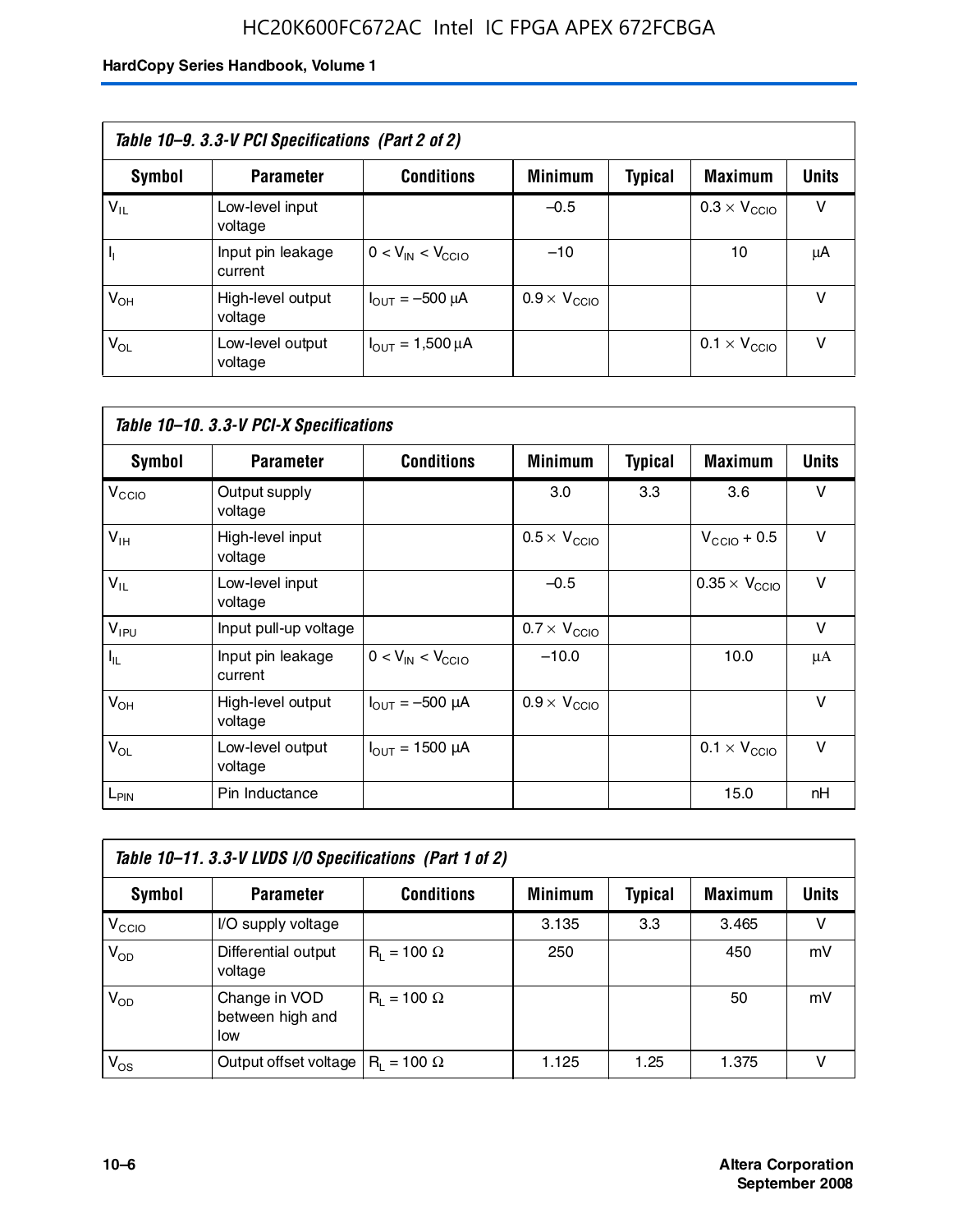# **Recommended Operating Conditions**

| Table 10-11. 3.3-V LVDS I/O Specifications (Part 2 of 2) |                                                                              |                    |                |                |                |              |  |
|----------------------------------------------------------|------------------------------------------------------------------------------|--------------------|----------------|----------------|----------------|--------------|--|
| Symbol                                                   | <b>Parameter</b>                                                             | <b>Conditions</b>  | <b>Minimum</b> | <b>Typical</b> | <b>Maximum</b> | <b>Units</b> |  |
| $V_{OS}$                                                 | Change in VOS<br>between high and<br>low                                     | $R_1 = 100 \Omega$ |                |                | 50             | mV           |  |
| V <sub>TH</sub>                                          | Differential input<br>threshold                                              | $V_{CM} = 1.2 V$   | $-100$         |                | 100            | mV           |  |
| $V_{IN}$                                                 | Receiver input<br>voltage range                                              |                    | 0.0            |                | 2.4            | v            |  |
| $R_1$                                                    | Receiver differential<br>input resistor<br>(external to<br>APEX 20K devices) |                    | 90             | 100            | 110            | Ω            |  |

| Table 10-12. GTL+ I/O Specifications |                             |                          |                 |                |                 |              |  |
|--------------------------------------|-----------------------------|--------------------------|-----------------|----------------|-----------------|--------------|--|
| <b>Symbol</b>                        | <b>Parameter</b>            | <b>Conditions</b>        | <b>Minimum</b>  | <b>Typical</b> | <b>Maximum</b>  | <b>Units</b> |  |
| $V_{TT}$                             | Termination voltage         |                          | 1.35            | 1.5            | 1.65            | v            |  |
| $V_{REF}$                            | Reference voltage           |                          | 0.88            | 1.0            | 1.12            | $\vee$       |  |
| $V_{IH}$                             | High-level input<br>voltage |                          | $V_{REF}$ + 0.1 |                |                 | $\vee$       |  |
| $V_{IL}$                             | Low-level input<br>voltage  |                          |                 |                | $V_{BFF}$ – 0.1 | $\vee$       |  |
| $V_{OL}$                             | Low-level output<br>voltage | $I_{\Omega}$ = 36 mA (2) |                 |                | 0.65            | $\vee$       |  |

| Table 10–13. SSTL-2 Class I Specifications (Part 1 of 2) |                             |                   |                         |           |                         |              |  |
|----------------------------------------------------------|-----------------------------|-------------------|-------------------------|-----------|-------------------------|--------------|--|
| Symbol                                                   | <b>Parameter</b>            | <b>Conditions</b> | <b>Minimum</b>          | Typical   | <b>Maximum</b>          | <b>Units</b> |  |
| V <sub>CIO</sub>                                         | I/O supply voltage          |                   | 2.375                   | 2.5       | 2.625                   | v            |  |
| $V_{TT}$                                                 | Termination voltage         |                   | $V_{\text{REF}}$ – 0.04 | $V_{REF}$ | $V_{REF}$ + 0.04        | v            |  |
| $V_{BEF}$                                                | Reference voltage           |                   | 1.15                    | 1.25      | 1.35                    | v            |  |
| $V_{\text{H}}$                                           | High-level input<br>voltage |                   | $V_{REF}$ + 0.18        |           | $V_{\text{CCIO}} + 0.3$ | v            |  |
| $V_{IL}$                                                 | Low-level input<br>voltage  |                   | $-0.3$                  |           | $V_{\text{BFE}} - 0.18$ | v            |  |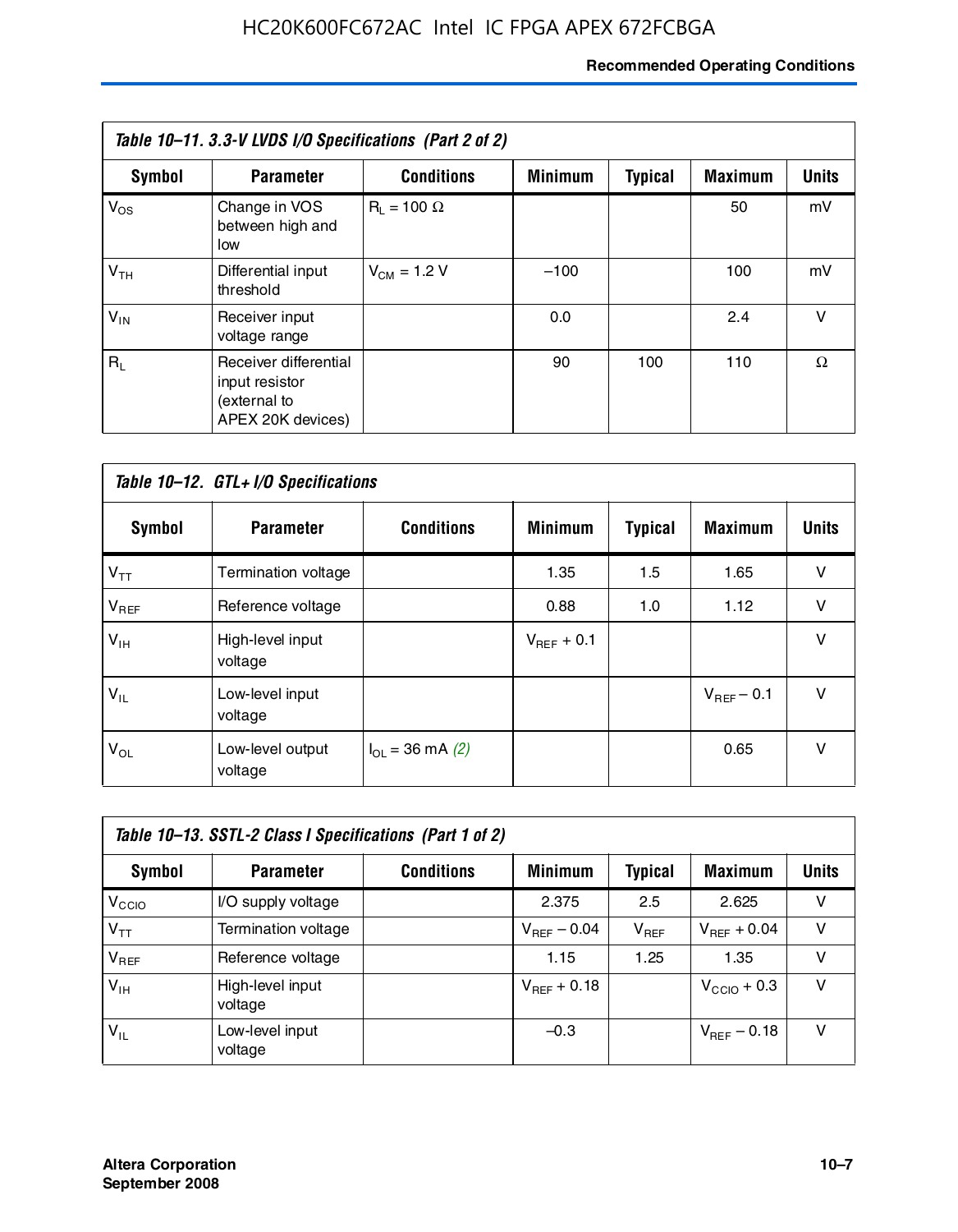# HC20K600FC672AC Intel IC FPGA APEX 672FCBGA

| Table 10–13. SSTL-2 Class I Specifications (Part 2 of 2) |                              |                           |                 |                |                 |              |  |
|----------------------------------------------------------|------------------------------|---------------------------|-----------------|----------------|-----------------|--------------|--|
| Symbol                                                   | <b>Parameter</b>             | <b>Conditions</b>         | <b>Minimum</b>  | <b>Typical</b> | <b>Maximum</b>  | <b>Units</b> |  |
| $V_{OH}$                                                 | High-level output<br>voltage | $I_{OH} = -7.6$ mA (1)    | $V_{TT}$ + 0.57 |                |                 |              |  |
| $V_{OL}$                                                 | Low-level output<br>voltage  | $I_{\Omega}$ = 7.6 mA (2) |                 |                | $V_{TT}$ – 0.57 |              |  |

| Table 10–14. SSTL-2 Class II Specifications |                              |                                       |                         |                |                  |              |  |
|---------------------------------------------|------------------------------|---------------------------------------|-------------------------|----------------|------------------|--------------|--|
| <b>Symbol</b>                               | <b>Parameter</b>             | <b>Conditions</b>                     | <b>Minimum</b>          | <b>Typical</b> | <b>Maximum</b>   | <b>Units</b> |  |
| V <sub>CCIO</sub>                           | I/O supply voltage           |                                       | 2.375                   | 2.5            | 2.625            | v            |  |
| $V_{TT}$                                    | <b>Termination voltage</b>   |                                       | $V_{\text{BFE}} - 0.04$ | $V_{REF}$      | $V_{BFF}$ + 0.04 | v            |  |
| $V_{REF}$                                   | Reference voltage            |                                       | 1.15                    | 1.25           | 1.35             | v            |  |
| $V_{IH}$                                    | High-level input<br>voltage  |                                       | $V_{BFF}$ + 0.18        |                | $V_{CCD}$ + 0.3  | v            |  |
| $V_{IL}$                                    | Low-level input<br>voltage   |                                       | $-0.3$                  |                | $V_{BFE} = 0.18$ | v            |  |
| $V_{OH}$                                    | High-level output<br>voltage | $I_{OH} = -15.2$ mA (1)               | $V_{TT}$ + 0.76         |                |                  | v            |  |
| $V_{OL}$                                    | Low-level output<br>voltage  | $I_{\text{O1}} = 15.2 \text{ mA} (2)$ |                         |                | $V_{TT} - 0.76$  | $\vee$       |  |

| Table 10–15. SSTL-3 Class I Specifications |                              |                                 |                         |                |                         |              |  |
|--------------------------------------------|------------------------------|---------------------------------|-------------------------|----------------|-------------------------|--------------|--|
| <b>Symbol</b>                              | <b>Parameter</b>             | <b>Conditions</b>               | <b>Minimum</b>          | <b>Typical</b> | <b>Maximum</b>          | <b>Units</b> |  |
| $V_{\rm CCIO}$                             | I/O supply voltage           |                                 | 3.0                     | 3.3            | 3.6                     | v            |  |
| $V_{TT}$                                   | Termination voltage          |                                 | $V_{\text{BFE}} - 0.05$ | $V_{REF}$      | $V_{BFF}$ + 0.05        | v            |  |
| $V_{REF}$                                  | Reference voltage            |                                 | 1.3                     | 1.5            | 1.7                     | v            |  |
| $V_{\text{IH}}$                            | High-level input<br>voltage  |                                 | $V_{BFF}$ + 0.2         |                | $V_{\text{CCIO}} + 0.3$ | v            |  |
| $V_{IL}$                                   | Low-level input<br>voltage   |                                 | $-0.3$                  |                | $V_{\text{BFF}}$ – 0.2  | v            |  |
| $V_{OH}$                                   | High-level output<br>voltage | $I_{OH} = -8 \text{ mA}$ (1)    | $V_{TT} + 0.6$          |                |                         | v            |  |
| $V_{OL}$                                   | Low-level output<br>voltage  | $I_{\Omega} = 8 \text{ mA} (2)$ |                         |                | $V_{TT} - 0.6$          | v            |  |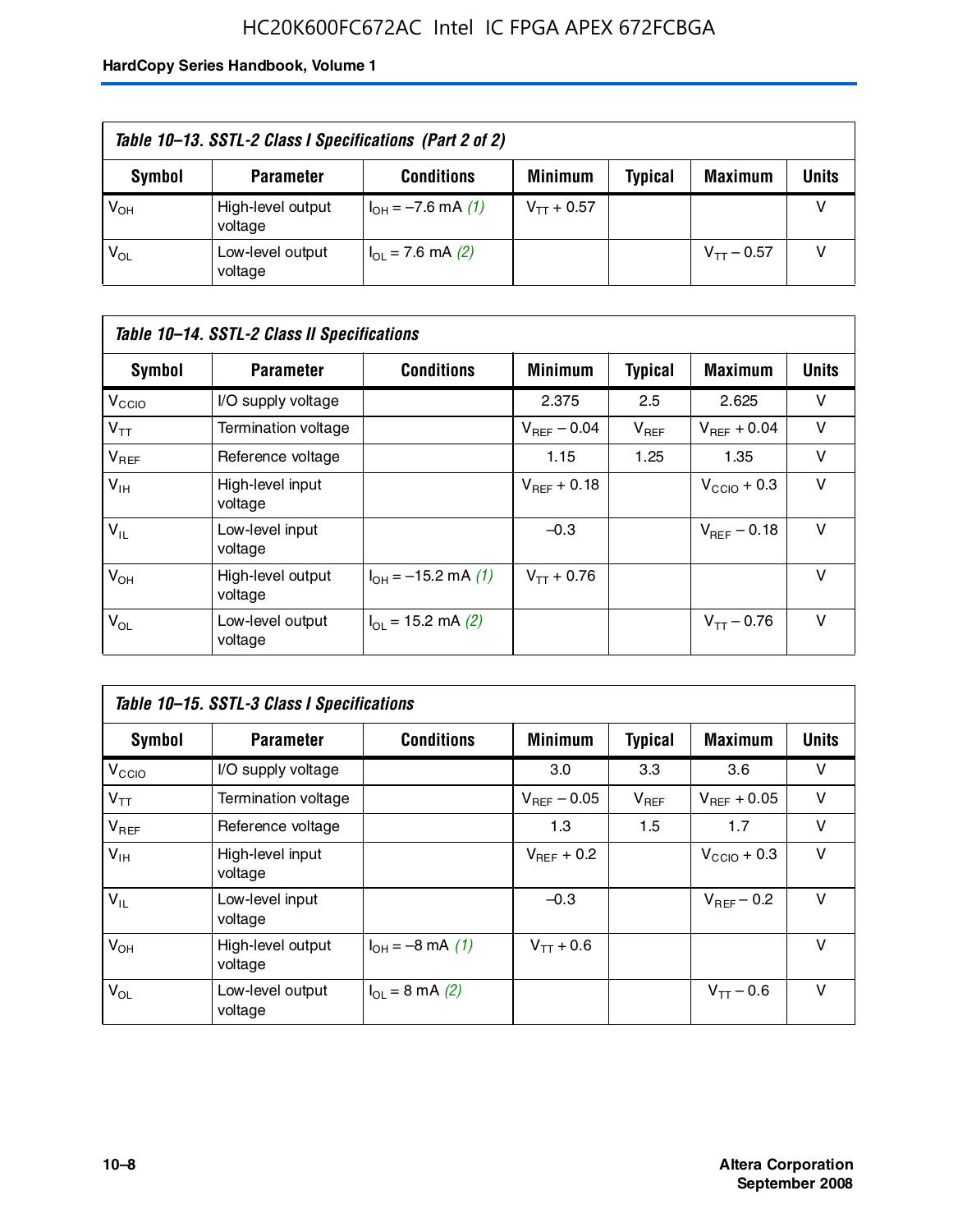# **Recommended Operating Conditions**

| Table 10–16. SSTL-3 Class II Specifications |                              |                          |                         |                |                  |              |  |
|---------------------------------------------|------------------------------|--------------------------|-------------------------|----------------|------------------|--------------|--|
| Symbol                                      | <b>Parameter</b>             | <b>Conditions</b>        | <b>Minimum</b>          | <b>Typical</b> | <b>Maximum</b>   | <b>Units</b> |  |
| V <sub>CCIO</sub>                           | I/O supply voltage           |                          | 3.0                     | 3.3            | 3.6              | v            |  |
| $V_{TT}$                                    | Termination voltage          |                          | $V_{\text{BFE}} - 0.05$ | $V_{REF}$      | $V_{BFF}$ + 0.05 | v            |  |
| $V_{REF}$                                   | Reference voltage            |                          | 1.3                     | 1.5            | 1.7              | v            |  |
| $V_{IH}$                                    | High-level input<br>voltage  |                          | $V_{BFF}$ + 0.2         |                | $V_{CCD}$ + 0.3  | v            |  |
| $V_{IL}$                                    | Low-level input<br>voltage   |                          | $-0.3$                  |                | $V_{BFF}$ – 0.2  | $\vee$       |  |
| $V_{OH}$                                    | High-level output<br>voltage | $I_{OH} = -16$ mA (1)    | $V_{TT}$ + 0.8          |                |                  | v            |  |
| $V_{OL}$                                    | Low-level output<br>voltage  | $I_{\Omega}$ = 16 mA (2) |                         |                | $V_{TT} - 0.8$   | v            |  |

| Table 10-17. HSTL Class I I/O Specifications |                              |                             |                         |                |                  |              |  |
|----------------------------------------------|------------------------------|-----------------------------|-------------------------|----------------|------------------|--------------|--|
| Symbol                                       | <b>Parameter</b>             | <b>Conditions</b>           | <b>Minimum</b>          | <b>Typical</b> | <b>Maximum</b>   | <b>Units</b> |  |
| $V_{\rm CCIO}$                               | I/O supply voltage           |                             | 1.71                    | 1.8            | 1.89             | v            |  |
| $V_{TT}$                                     | Termination voltage          |                             | $V_{\text{BFF}}$ – 0.05 | $V_{REF}$      | $V_{BFF}$ + 0.05 | v            |  |
| $V_{REF}$                                    | Reference voltage            |                             | 0.68                    | 0.75           | 0.90             | $\vee$       |  |
| $V_{\text{IH}}$                              | High-level input<br>voltage  |                             | $V_{BFF}$ + 0.1         |                | $V_{CClO}$ + 0.3 | v            |  |
| $V_{IL}$                                     | Low-level input<br>voltage   |                             | $-0.3$                  |                | $V_{BFF}$ – 0.1  | $\vee$       |  |
| $V_{OH}$                                     | High-level output<br>voltage | $I_{OH} = -8$ mA (1)        | $V_{\text{CCIO}} - 0.4$ |                |                  | $\vee$       |  |
| $V_{OL}$                                     | Low-level output<br>voltage  | $I_{OL} = 8 \text{ mA} (2)$ |                         |                | 0.4              | $\vee$       |  |

| Table 10-18. LVPECL Specifications (Part 1 of 2) |                                 |                |                |                |              |  |  |
|--------------------------------------------------|---------------------------------|----------------|----------------|----------------|--------------|--|--|
| Symbol                                           | <b>Parameter</b>                | <b>Minimum</b> | <b>Typical</b> | <b>Maximum</b> | <b>Units</b> |  |  |
| V <sub>CIO</sub>                                 | <b>Output Supply</b><br>Voltage | 3.135          | 3.3            | 3.465          | v            |  |  |
| $V_{IH}$                                         | Low-level input<br>voltage      | 1,300          |                | 1,700          | mV           |  |  |
| $V_{IL}$                                         | High-level input<br>voltage     | 2.100          |                | 2,600          | mV           |  |  |
| $V_{OH}$                                         | Low-level output<br>voltage     | 1,450          |                | 1,650          | mV           |  |  |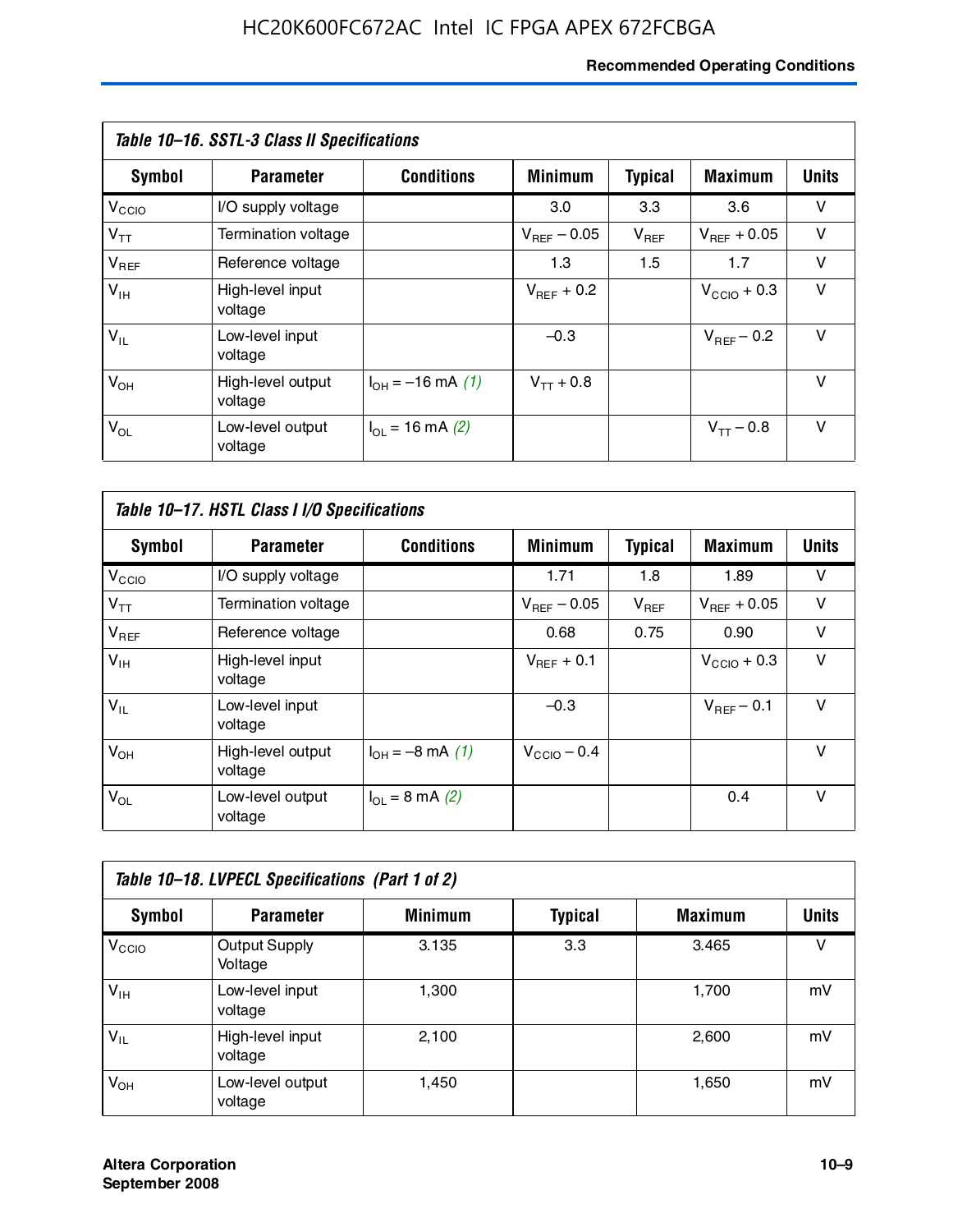| Table 10-18. LVPECL Specifications (Part 2 of 2) |                                         |                |                |                |              |  |  |
|--------------------------------------------------|-----------------------------------------|----------------|----------------|----------------|--------------|--|--|
| <b>Symbol</b>                                    | <b>Parameter</b>                        | <b>Minimum</b> | <b>Typical</b> | <b>Maximum</b> | <b>Units</b> |  |  |
| $V_{OL}$                                         | High-level output<br>voltage            | 2,275          |                | 2,420          | mV           |  |  |
| $V_{ID}$                                         | Input voltage<br>differential           | 400            | 600            | 950            | mV           |  |  |
| $V_{OD}$                                         | Output voltage<br>differential          | 625            | 800            | 950            | mV           |  |  |
| $t_r$ , $t_f$                                    | Rise and fall time<br>(20 to 80%)       | 85             |                | 325            | ps           |  |  |
| $t_{DSKEY}$                                      | Differential skew                       |                |                | 25             | ps           |  |  |
| $t_{\rm O}$                                      | Output load                             |                | 150            |                | Ω            |  |  |
| $R_1$                                            | Receiver differential<br>input resistor |                | 100            |                | Ω            |  |  |

| Table 10-19. 3.3-V AGP I/O Specifications |                              |                               |                               |                |                               |              |  |
|-------------------------------------------|------------------------------|-------------------------------|-------------------------------|----------------|-------------------------------|--------------|--|
| Symbol                                    | <b>Parameter</b>             | <b>Conditions</b>             | <b>Minimum</b>                | <b>Typical</b> | Maximum                       | <b>Units</b> |  |
| V <sub>CCIO</sub>                         | I/O supply voltage           |                               | 3.15                          | 3.3            | 3.45                          | v            |  |
| $V_{REF}$                                 | Reference voltage            |                               | $0.39 \times V_{\text{CCIO}}$ |                | $0.41 \times V_{\text{CCIO}}$ | v            |  |
| $V_{\text{IH}}$                           | High-level input<br>voltage  |                               | $0.5 \times V_{\text{CCIO}}$  |                | $V_{CClO}$ + 0.5              | v            |  |
| $V_{IL}$                                  | Low-level input<br>voltage   |                               |                               |                | $0.3 \times V_{\text{CCIO}}$  | $\vee$       |  |
| $V_{OH}$                                  | High-level output<br>voltage | $I_{\text{OUT}} = -500 \mu A$ | $0.9 \times V_{\text{CCIO}}$  |                | 3.6                           | $\vee$       |  |
| $V_{OL}$                                  | Low-level output<br>voltage  | $I_{\text{OUT}} = 1500 \mu A$ |                               |                | $0.1 \times V_{\text{CCIO}}$  | $\vee$       |  |
| $I_1$                                     | Input pin leakage<br>current | $0 < V_{IN} < V_{CCIO}$       | $-10$                         |                | 10                            | μA           |  |

| Table 10–20. CTT I/O Specifications (Part 1 of 2) |                                      |                   |                 |                |                |       |  |
|---------------------------------------------------|--------------------------------------|-------------------|-----------------|----------------|----------------|-------|--|
| <b>Symbol</b>                                     | <b>Parameter</b>                     | <b>Conditions</b> | <b>Minimum</b>  | <b>Typical</b> | <b>Maximum</b> | Units |  |
| V <sub>CIO</sub>                                  | I/O supply voltage                   |                   | 3.0             | 3.3            | 3.6            |       |  |
| $V_{TT}/V_{REF}$ (3)                              | Termination and<br>reference voltage |                   | 1.35            | 1.5            | 1.65           |       |  |
| $V_{IH}$                                          | High-level input<br>voltage          |                   | $V_{BFF}$ + 0.2 |                |                |       |  |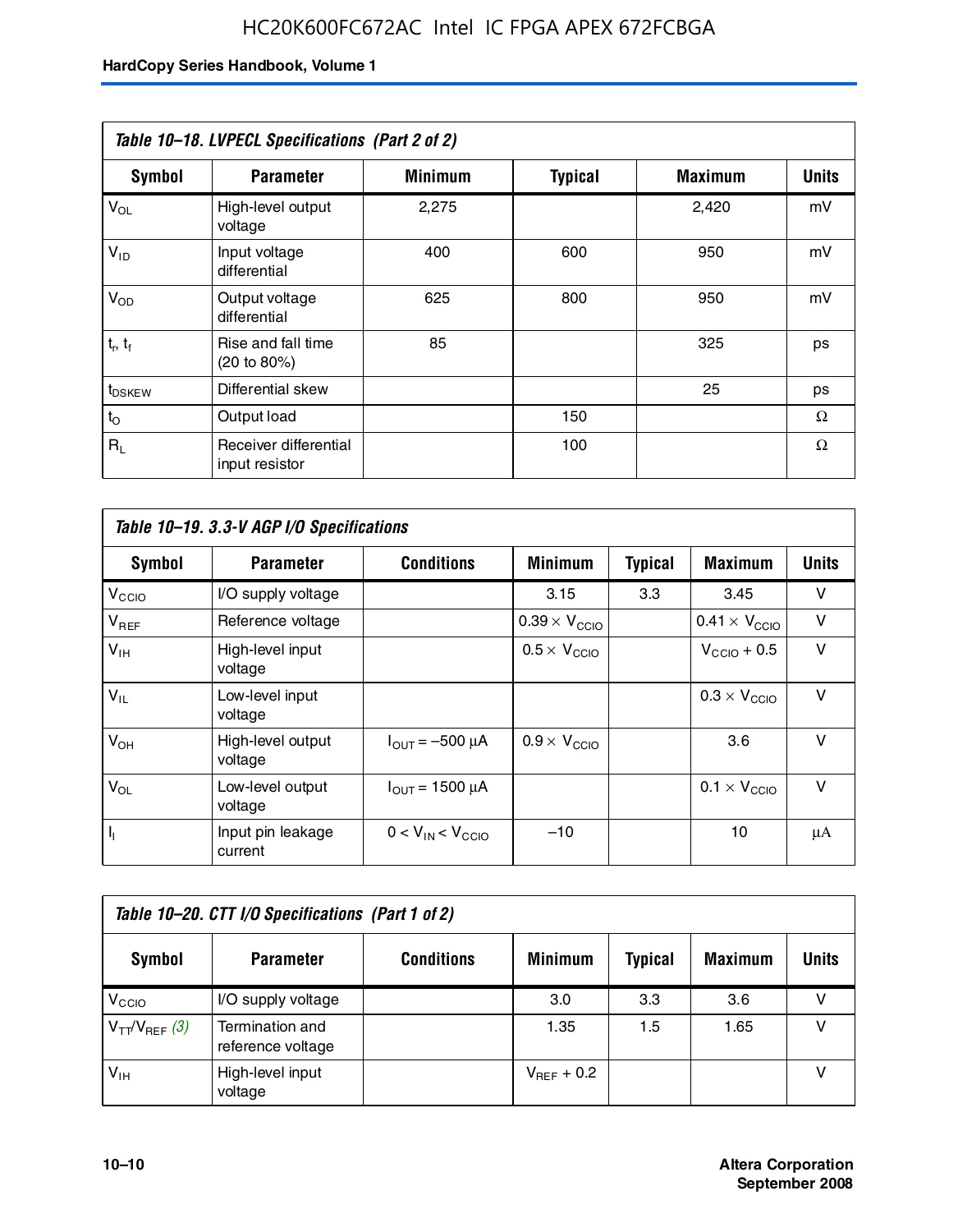### **Recommended Operating Conditions**

| Table 10–20. CTT I/O Specifications (Part 2 of 2) |                                                      |                                             |                 |                |                 |              |  |
|---------------------------------------------------|------------------------------------------------------|---------------------------------------------|-----------------|----------------|-----------------|--------------|--|
| Symbol                                            | <b>Parameter</b>                                     | <b>Conditions</b>                           | <b>Minimum</b>  | <b>Typical</b> | <b>Maximum</b>  | <b>Units</b> |  |
| $V_{IL}$                                          | Low-level input<br>voltage                           |                                             |                 |                | $V_{BFF}$ – 0.2 | v            |  |
| H,                                                | Input pin leakage<br>current                         | $0 < V_{IN} < V_{CCIO}$                     | $-10$           |                | 10              | μA           |  |
| $V_{OH}$                                          | High-level output<br>voltage                         | $I_{OH} = -8$ mA (1)                        | $V_{BFF}$ + 0.4 |                |                 | $\vee$       |  |
| $V_{OL}$                                          | Low-level output<br>voltage                          | $I_{\Omega}$ = 8 mA (2)                     |                 |                | $V_{BFF}$ – 0.4 | $\vee$       |  |
| $I_{\odot}$                                       | Output leakage<br>current (when output<br>is high Z) | $GND \trianglelefteq V_{OUT} \leq V_{CCIO}$ | $-10$           |                | 10              | μA           |  |

*Notes to Tables 10–5 through 10–20:*

(1) The  $I_{OH}$  parameter refers to high-level output current.

(2) The  $I_{OL}$  parameter refers to low-level output current. This parameter applies to open-drain pins as well as output pins.

(3)  $V_{REF}$  specifies center point of switching range.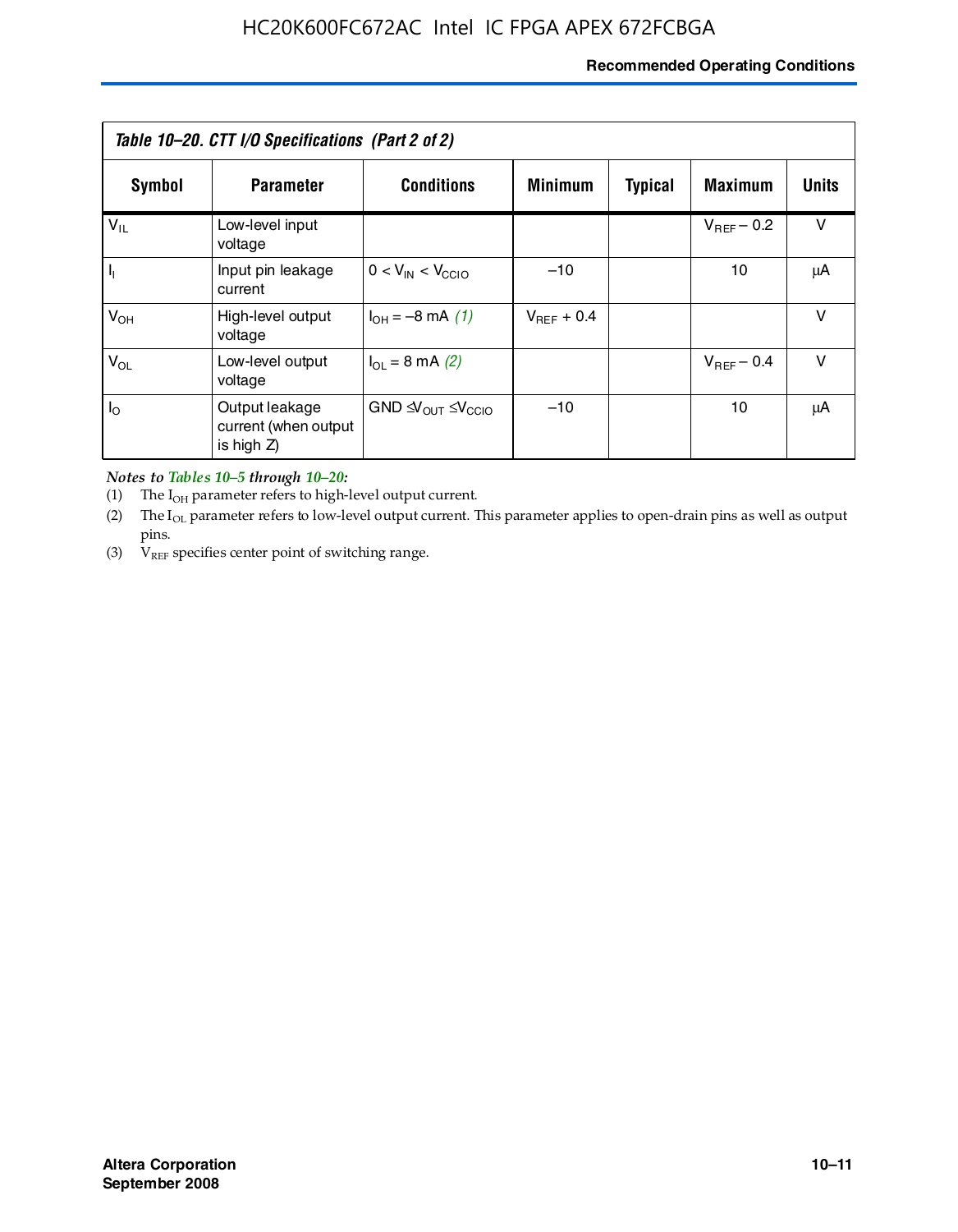Figure 10–1 shows the output drive characteristics of HardCopy APEX devices.



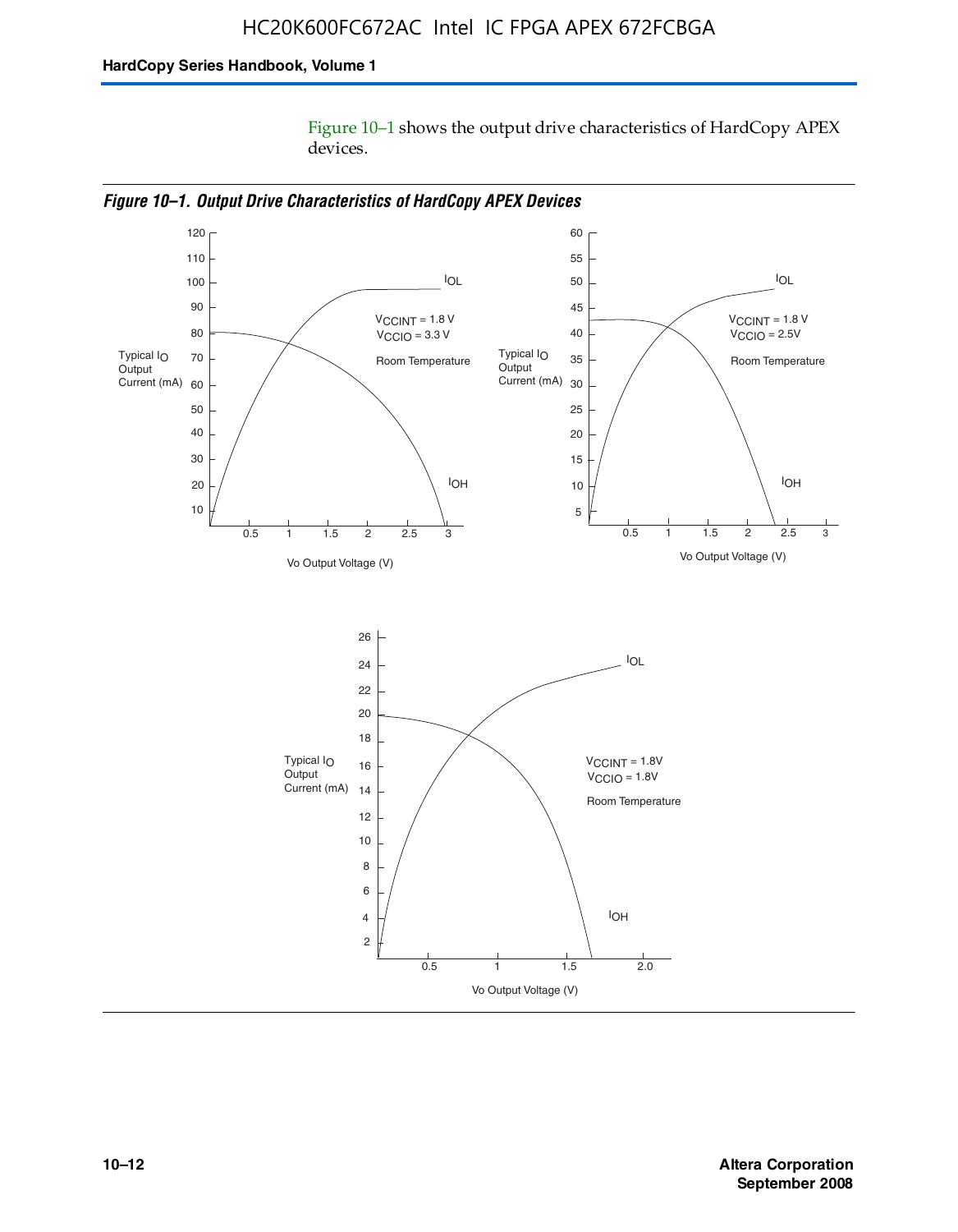### **Recommended Operating Conditions**

Figure 10–2 shows the timing model for bidirectional I/O pin timing.

*Figure 10–2. Synchronous Bidirectional Pin External Timing*



Tables 10–21 and 10–22 describe HardCopy APEX device external timing parameters.

| <b>Table 10–21. HardCopy APEX Device External Timing Parameters Note (1)</b> |                                                                |                   |  |  |  |  |
|------------------------------------------------------------------------------|----------------------------------------------------------------|-------------------|--|--|--|--|
| Symbol                                                                       | <b>Clock Parameter</b>                                         | <b>Conditions</b> |  |  |  |  |
| t <sub>insu</sub>                                                            | Setup time with global clock at IOE register                   |                   |  |  |  |  |
| t <sub>інн</sub>                                                             | Hold time with global clock at IOE register                    |                   |  |  |  |  |
| ι <sub>ουτςο</sub>                                                           | Clock-to-output delay with global clock at IOE output register | $C1 = 35 pF$      |  |  |  |  |
| <b>t</b> INSUPLL                                                             | Setup time with PLL clock at IOE input register                |                   |  |  |  |  |
| <b>t</b> INHPLL                                                              | Hold time with PLL clock at IOE input register                 |                   |  |  |  |  |
| <b>TOUTCOPLL</b>                                                             | Clock-to-output delay with PLL clock at IOE output register    | $C1 = 35 pF$      |  |  |  |  |

| Table 10–22. HardCopy APEX Device External Bidirectional Timing Parameters (Part 1 of 2) Note (1) |                                                                                       |              |  |  |  |  |
|---------------------------------------------------------------------------------------------------|---------------------------------------------------------------------------------------|--------------|--|--|--|--|
| Symbol                                                                                            | <b>Condition</b>                                                                      |              |  |  |  |  |
| <b><i>L</i>INSUBIDIR</b>                                                                          | Setup time for bidirectional pins with global clock at LAB-adjacent input<br>register |              |  |  |  |  |
| <b><i>L</i>INHBIDIR</b>                                                                           | Hold time for bidirectional pins with global clock at LAB-adjacent input<br>register  |              |  |  |  |  |
| <b>LOUTCOBIDIR</b>                                                                                | Clock-to-output delay for bidirectional pins with global clock at IOE<br>register     | $C1 = 35 pF$ |  |  |  |  |
| <b>T</b> x <sub>7BIDIR</sub>                                                                      | Synchronous output enable register to output buffer disable delay                     | $C1 = 35 pF$ |  |  |  |  |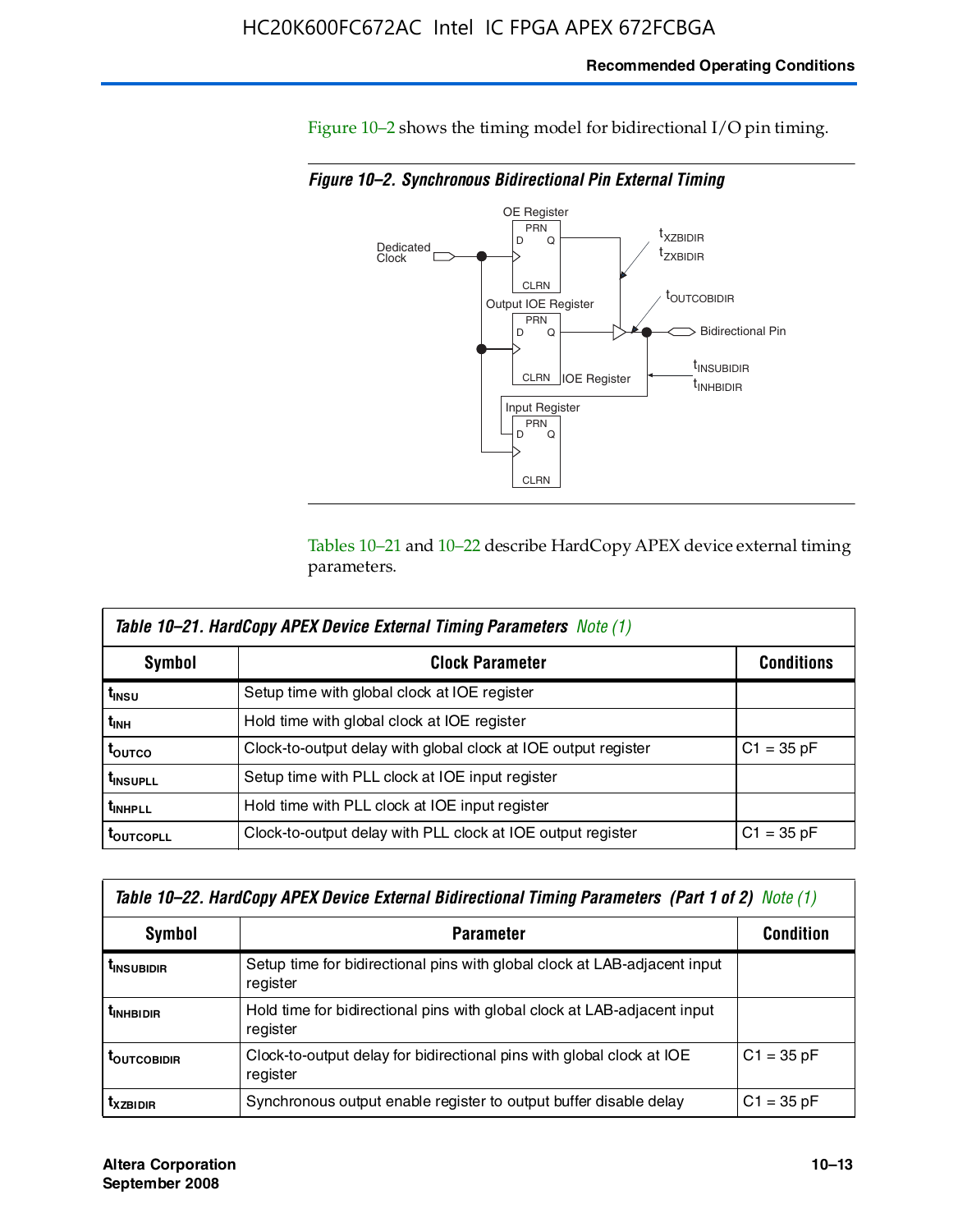| Table 10–22. HardCopy APEX Device External Bidirectional Timing Parameters (Part 2 of 2) Note (1) |                                                                                    |                  |  |  |  |
|---------------------------------------------------------------------------------------------------|------------------------------------------------------------------------------------|------------------|--|--|--|
| Symbol                                                                                            | <b>Parameter</b>                                                                   | <b>Condition</b> |  |  |  |
| t <sub>zxbidir</sub>                                                                              | Synchronous output enable register to output buffer enable delay                   | $C1 = 35 pF$     |  |  |  |
| <b>t</b> insubidirpll                                                                             | Setup time for bidirectional pins with PLL clock at LAB-adiacent input<br>register |                  |  |  |  |
| <b><i>LINHBIDIRPLL</i></b>                                                                        | Hold time for bidirectional pins with PLL clock at LAB-adjacent input<br>register  |                  |  |  |  |
| <b>TOUTCOBIDIRPLL</b>                                                                             | Clock-to-output delay for bidirectional pins with PLL clock at IOE register        | $C1 = 35 pF$     |  |  |  |
| <b>TXZBIDIRPLL</b>                                                                                | Synchronous output enable register to output buffer disable delay with<br>PLL      | $C1 = 35 pF$     |  |  |  |
| <i>t</i> zxbidirpll                                                                               | Synchronous output enable register to output buffer enable delay with<br>PLI.      | $C1 = 35 pF$     |  |  |  |

*Note to Tables 10–21 and 10–22:*

(1) These timing parameters are sample-tested only.

Tables 10–23 and 10–24 show the external timing parameters for HC20K1500 devices.

| Table 10-23. HC20K1500 External Timing Parameters<br>Note (1) |     |     |      |
|---------------------------------------------------------------|-----|-----|------|
| <b>Symbol</b>                                                 | Min | Max | Unit |
| t <sub>INSU</sub>                                             | 2.0 |     | ns   |
| $t_{\sf INH}$                                                 | 0.0 |     | ns   |
| t <sub>outco</sub>                                            | 2.0 | 5.0 | ns   |
| t <sub>INSUPLL</sub>                                          | 3.3 |     | ns   |
| t <sub>INHPLL</sub>                                           | 0.0 |     | ns   |
| <b>toutcopll</b>                                              | 0.5 | 2.1 | ns   |

| Table 10-24. HC20K1500 External Bidirectional Timing Parameters<br>(Part 1 of 2) Note $(1)$ |     |     |      |
|---------------------------------------------------------------------------------------------|-----|-----|------|
| Symbol                                                                                      | Min | Max | Unit |
| t <sub>insubidir</sub>                                                                      | 1.9 |     | ns   |

| t <sub>insubidir</sub>    | 1.9 |     | ns |
|---------------------------|-----|-----|----|
| t <sub>inhbidir</sub>     | 0.0 |     | ns |
| t <sub>outcobidir</sub>   | 2.0 | 5.0 | ns |
| t <sub>xzbidir</sub>      |     | 7.1 | ns |
| t <sub>zxbidir</sub>      |     | 7.1 | ns |
| t <sub>insubidirpll</sub> | 3.9 |     | ns |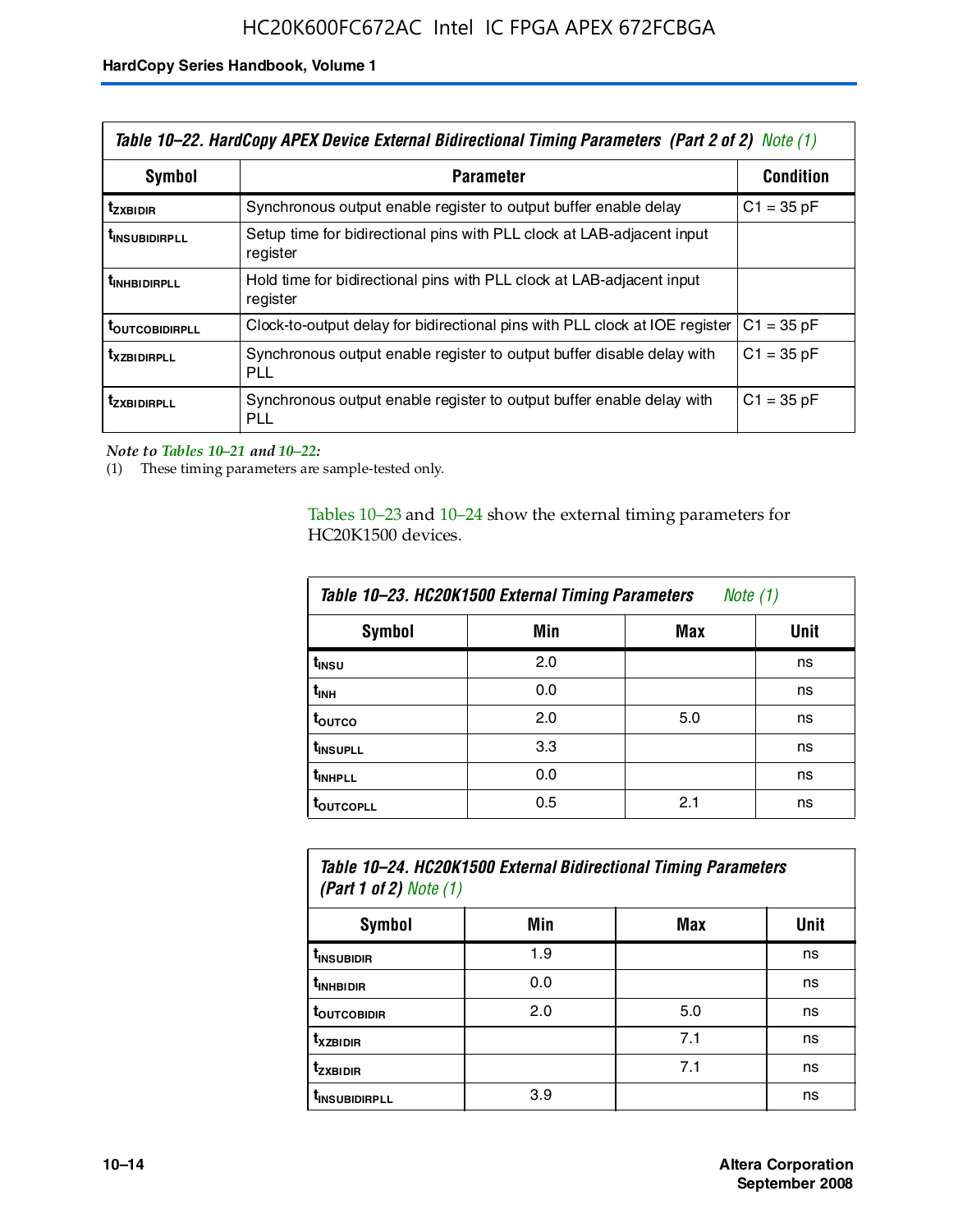| Table 10–24. HC20K1500 External Bidirectional Timing Parameters<br>(Part 2 of 2) Note $(1)$ |     |     |      |
|---------------------------------------------------------------------------------------------|-----|-----|------|
| Symbol                                                                                      | Min | Max | Unit |
| <b><i>UNHBIDIRPLL</i></b>                                                                   | 0.0 |     | ns   |
| <b><i>LOUTCOBIDIRPLL</i></b>                                                                | 0.5 | 2.1 | ns   |
| <b>T</b> XZBIDIRPLL                                                                         |     | 4.2 | ns   |
| <sup>T</sup> ZXBIDIRPLL                                                                     |     | 4.2 | ns   |

*Note to Tables 10–23 and 10–24:*

(1) Timing information is preliminary. Final timing information will be available in a future version of this data sheet.

**Document Revision History**

Table 10–25 shows the revision history for this chapter.

| Table 10–25. Document Revision History |                                                                             |                           |
|----------------------------------------|-----------------------------------------------------------------------------|---------------------------|
| <b>Date and Document</b><br>Version    | <b>Changes Made</b>                                                         | <b>Summary of Changes</b> |
| September 2008,<br>V <sub>2.3</sub>    | Updated chapter number and metadata.                                        |                           |
| June 2007, v2.2                        | Minor text edits.                                                           |                           |
| December 2006<br>v2.1                  | Updated revision history.                                                   |                           |
| March 2006                             | Formerly chapter 12; no content change.                                     |                           |
| January 2005<br>v2.0                   | Update device names and other minor textual changes.                        |                           |
| June 2003<br>v1.0                      | Initial release of Operating Conditions, in the HardCopy<br>Device Handbook |                           |